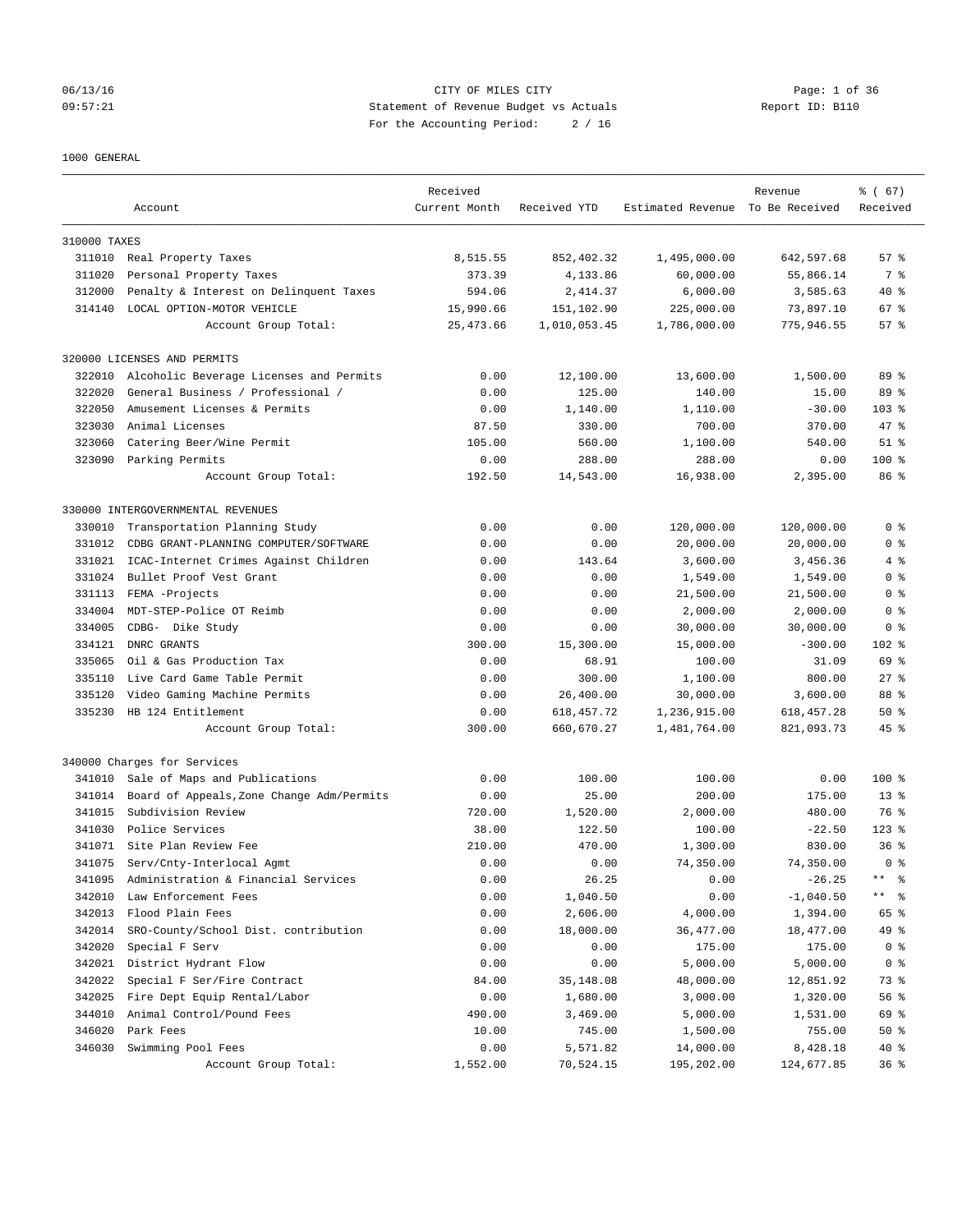## 06/13/16 CITY OF MILES CITY Page: 2 of 36 09:57:21 Statement of Revenue Budget vs Actuals Report ID: B110 For the Accounting Period: 2 / 16

1000 GENERAL

|        |                                     | Received      |              |                   | Revenue        | % (67)                  |
|--------|-------------------------------------|---------------|--------------|-------------------|----------------|-------------------------|
|        | Account                             | Current Month | Received YTD | Estimated Revenue | To Be Received | Received                |
|        | 350000 FINES AND FORFEITURES        |               |              |                   |                |                         |
| 351030 | Fines/Surcharges/etc                | 11,273.61     | 128,920.23   | 200,000.00        | 71,079.77      | 64 %                    |
| 351031 | Adm Fees (Court)                    | 1,140.00      | 13,001.50    | 25,000.00         | 11,998.50      | $52$ $%$                |
| 351035 | Animal Control Court Revenue        | 325.00        | 4,993.00     | 7,500.00          | 2,507.00       | 67 %                    |
|        | Account Group Total:                | 12,738.61     | 146, 914. 73 | 232,500.00        | 85,585.27      | 63 %                    |
|        | 360000 MISCELLANEOUS REVENUE        |               |              |                   |                |                         |
| 361005 | MidRivers Franchise Fees            | 0.00          | 74,300.54    | 95,000.00         | 20,699.46      | 78 %                    |
| 361010 | Land Rental                         | 0.00          | 32, 262.66   | 32,000.00         | $-262.66$      | $101$ %                 |
| 361020 | Building Rentals                    | 1,349.99      | 10,799.92    | 16,100.00         | 5,300.08       | 67 <sup>8</sup>         |
| 362020 | MISC REVENUE                        | 1,135.50      | 19,610.87    | 4,000.00          | $-15,610.87$   | $490*$                  |
| 362022 | Health Ins-MMIA Emp Benefits Prog   | 5,786.30      | 10,291.66    | 0.00              | $-10, 291.66$  | ** *                    |
| 365000 | Contributions and Donations         | 0.00          | 25.00        | 1,000.00          | 975.00         | 3 <sup>8</sup>          |
| 365012 | Swimming Lessions                   | 0.00          | 420.00       | 0.00              | $-420.00$      | $***$ $=$ $\frac{6}{5}$ |
| 365013 | Shop With A Cop                     | 0.00          | 6,170.00     | 5,000.00          | $-1, 170.00$   | $123$ $%$               |
| 365014 | Denton Field Project/2015           | $-6.60$       | 11,335.07    | 0.00              | $-11, 335.07$  | $***$ $ -$              |
| 365015 | Florence Stacy Foundation           | 3,200.00      | 8,629.65     | 0.00              | $-8,629.65$    | $***$ $ -$              |
| 366040 | Misc.-BHS                           | 0.00          | 0.00         | 800.00            | 800.00         | 0 <sup>8</sup>          |
| 366050 | Sale of Junk/Salvage-PD cars        | 0.00          | 2,885.00     | 1,000.00          | $-1,885.00$    | $289$ $%$               |
| 367000 | Sale of Junk or Salvage             | 0.00          | 1,100.00     | 0.00              | $-1,100.00$    | $***$ $=$ $\frac{6}{5}$ |
|        | Account Group Total:                | 11,465.19     | 177,830.37   | 154,900.00        | $-22,930.37$   | 115 <sub>8</sub>        |
|        | 370000 INVESTMENT EARNINGS          |               |              |                   |                |                         |
|        | 371010 Investment Earnings          | 0.00          | 0.00         | 1,600.00          | 1,600.00       | 0 <sup>8</sup>          |
|        | Account Group Total:                | 0.00          | 0.00         | 1,600.00          | 1,600.00       | 0 <sup>8</sup>          |
|        | 380000 OTHER FINANCING SOURCES      |               |              |                   |                |                         |
|        | 383000 Interfund Operating Transfer | 18,912.58     | 300,050.98   | 562,194.00        | 262, 143.02    | $53$ $%$                |
|        | Account Group Total:                | 18,912.58     | 300,050.98   | 562,194.00        | 262, 143.02    | $53$ $%$                |
|        | Fund Total:                         | 70,634.54     | 2,380,586.95 | 4,431,098.00      | 2,050,511.05   | 54 %                    |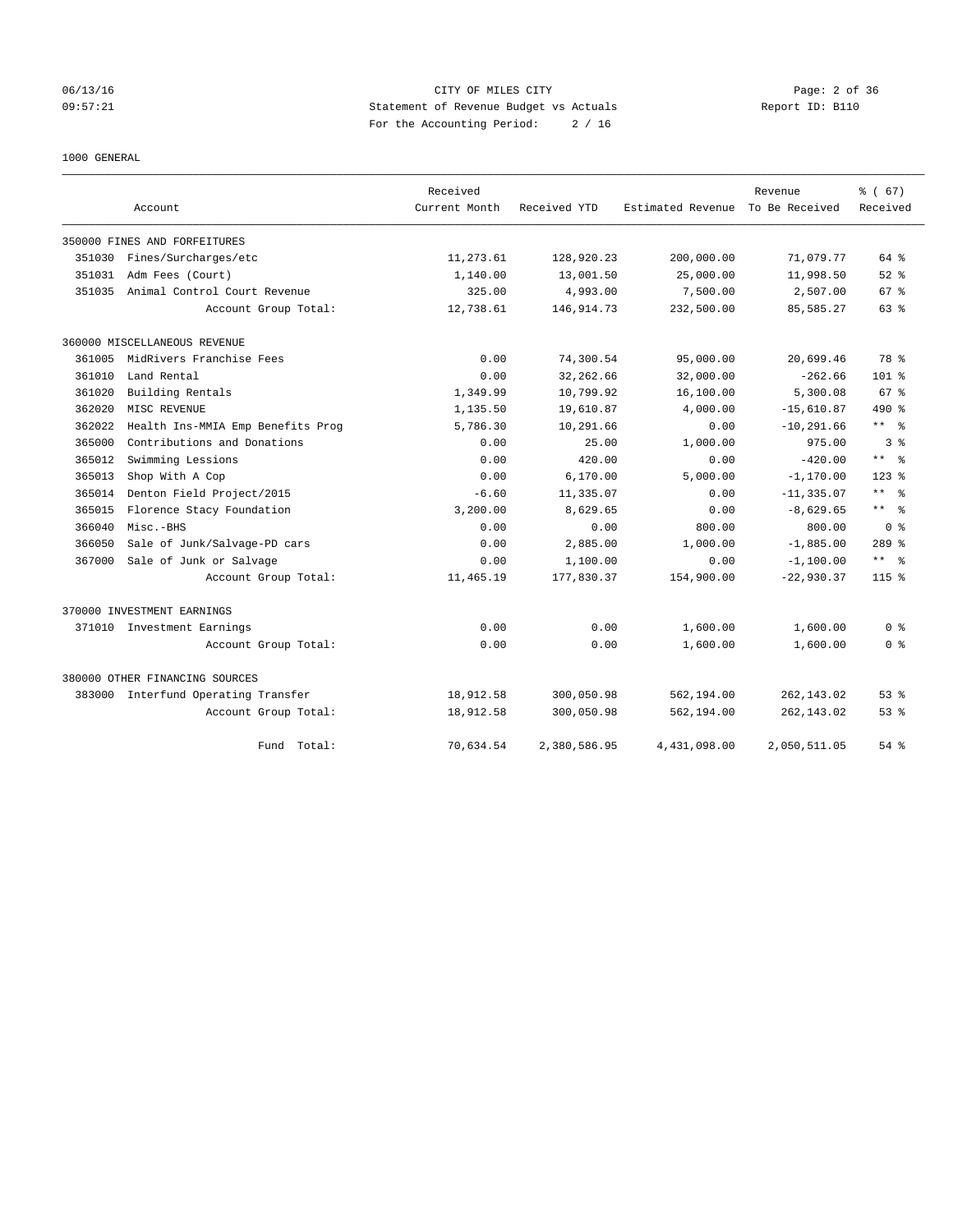## 06/13/16 CITY OF MILES CITY Page: 3 of 36 09:57:21 Statement of Revenue Budget vs Actuals Report ID: B110 For the Accounting Period: 2 / 16

# 2220 LIBRARY

|        |                                   | Received      |              |                   | Revenue        | % (67)              |
|--------|-----------------------------------|---------------|--------------|-------------------|----------------|---------------------|
|        | Account                           | Current Month | Received YTD | Estimated Revenue | To Be Received | Received            |
|        | 340000 Charges for Services       |               |              |                   |                |                     |
| 341075 | Serv/Cnty-Interlocal Agmt         | 0.00          | 0.00         | 39,023.00         | 39,023.00      | 0 <sup>8</sup>      |
| 346070 | Library Fees                      | 164.80        | 1,558.80     | 4,000.00          | 2,441.20       | 39%                 |
| 346074 | Book Sales                        | 35.65         | 230.50       | 400.00            | 169.50         | 58 %                |
|        | Account Group Total:              | 200.45        | 1,789.30     | 43,423.00         | 41,633.70      | 4%                  |
|        | 360000 MISCELLANEOUS REVENUE      |               |              |                   |                |                     |
| 365035 | Donation-Library Board of Trustee | 0.00          | 5,287.40     | 0.00              | $-5, 287.40$   | $***$ $\frac{6}{5}$ |
|        | Account Group Total:              | 0.00          | 5,287.40     | 0.00              | $-5, 287.40$   | $***$ $\frac{6}{5}$ |
|        | 380000 OTHER FINANCING SOURCES    |               |              |                   |                |                     |
| 383000 | Interfund Operating Transfer      | 24, 144.92    | 192,992.69   | 289,739.00        | 96,746.31      | $67*$               |
|        | Account Group Total:              | 24, 144.92    | 192,992.69   | 289,739.00        | 96,746.31      | 67 %                |
|        | Fund Total:                       | 24, 345.37    | 200,069.39   | 333,162.00        | 133,092.61     | 60 %                |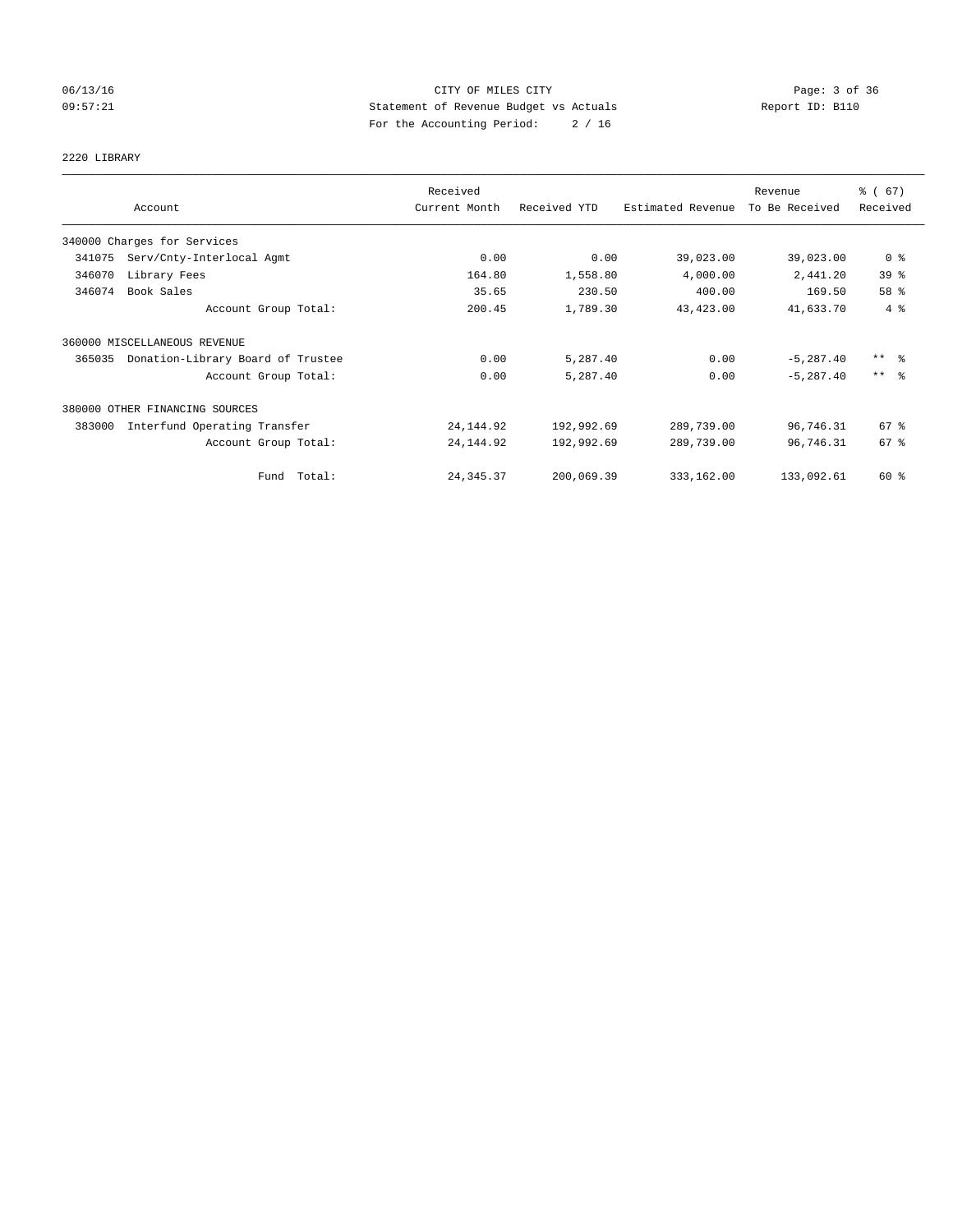## 06/13/16 CITY OF MILES CITY Page: 4 of 36 09:57:21 Statement of Revenue Budget vs Actuals Report ID: B110 For the Accounting Period: 2 / 16

2260 EMERGENCY DISASTER

|              | Account                                | Received<br>Current Month | Received YTD | Estimated Revenue To Be Received | Revenue  | 8 ( 67)<br>Received  |  |
|--------------|----------------------------------------|---------------------------|--------------|----------------------------------|----------|----------------------|--|
| 310000 TAXES |                                        |                           |              |                                  |          |                      |  |
| 312000       | Penalty & Interest on Delinquent Taxes | 5.66                      | 23.00        | 0.00                             | $-23.00$ | $***$ %              |  |
|              | Account Group Total:                   | 5.66                      | 23.00        | 0.00                             | $-23.00$ | $***$ $\frac{6}{10}$ |  |
|              | Fund Total:                            | 5.66                      | 23.00        | 0.00                             | $-23.00$ | $***$ $\frac{6}{10}$ |  |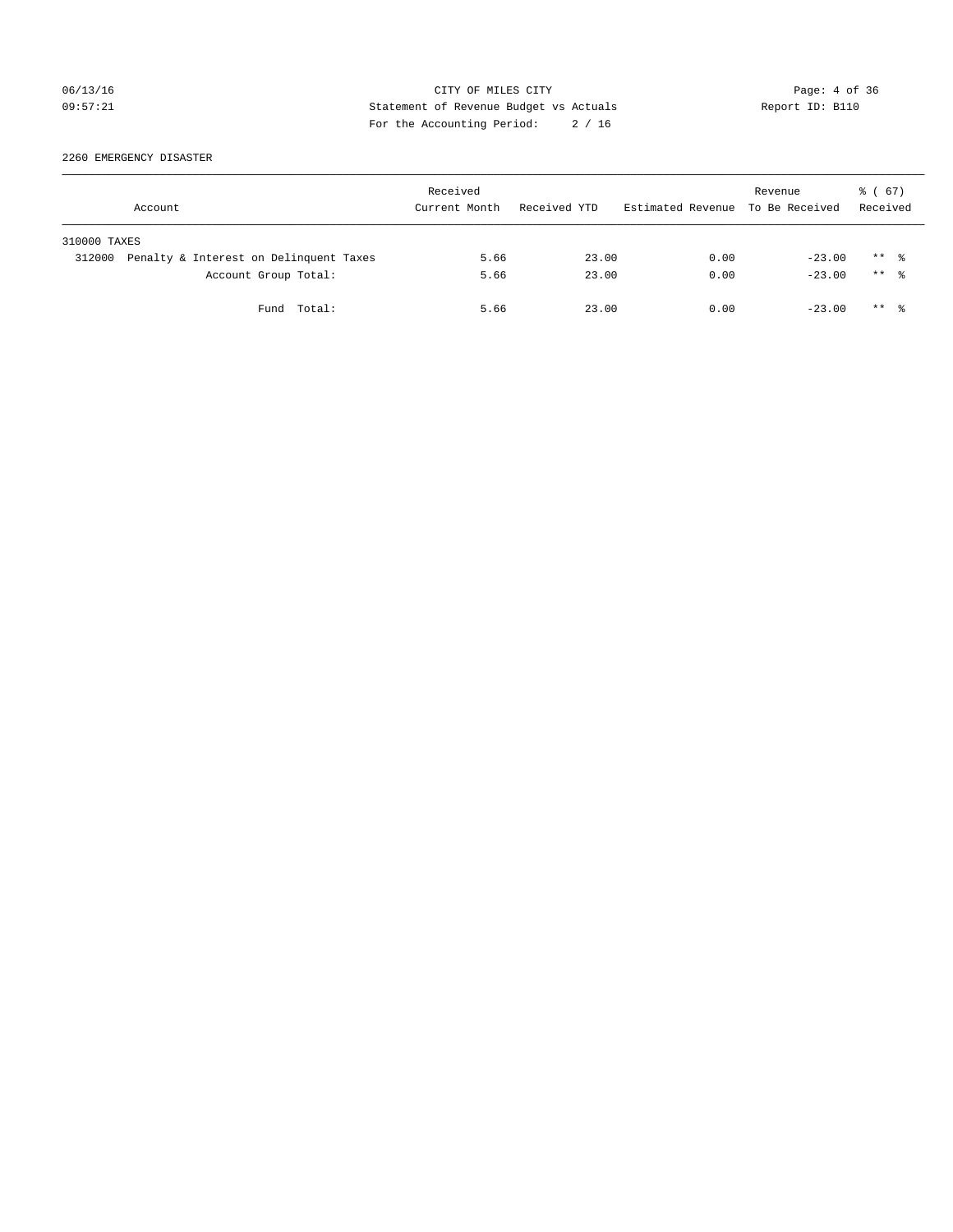## 06/13/16 CITY OF MILES CITY Page: 5 of 36 09:57:21 Statement of Revenue Budget vs Actuals Report ID: B110 For the Accounting Period: 2 / 16

#### 2270 Health

| Account                                | Received<br>Current Month | Received YTD | Estimated Revenue | Revenue<br>To Be Received | $\frac{6}{6}$ (67)<br>Received |
|----------------------------------------|---------------------------|--------------|-------------------|---------------------------|--------------------------------|
|                                        |                           |              |                   |                           |                                |
| 340000 Charges for Services            |                           |              |                   |                           |                                |
| Health Inspection Fees<br>344030       | 5,327.50                  | 10,676.00    | 20,000.00         | 9,324.00                  | $53$ $%$                       |
| Account Group Total:                   | 5,327.50                  | 10,676.00    | 20,000.00         | 9,324.00                  | 53%                            |
| 380000 OTHER FINANCING SOURCES         |                           |              |                   |                           |                                |
| Interfund Operating Transfer<br>383000 | 0.00                      | 16,500.00    | 16,500.00         | 0.00                      | $100*$                         |
| Account Group Total:                   | 0.00                      | 16,500.00    | 16,500.00         | 0.00                      | $100$ %                        |
| Total:<br>Fund                         | 5,327.50                  | 27,176.00    | 36,500.00         | 9,324.00                  | 74 %                           |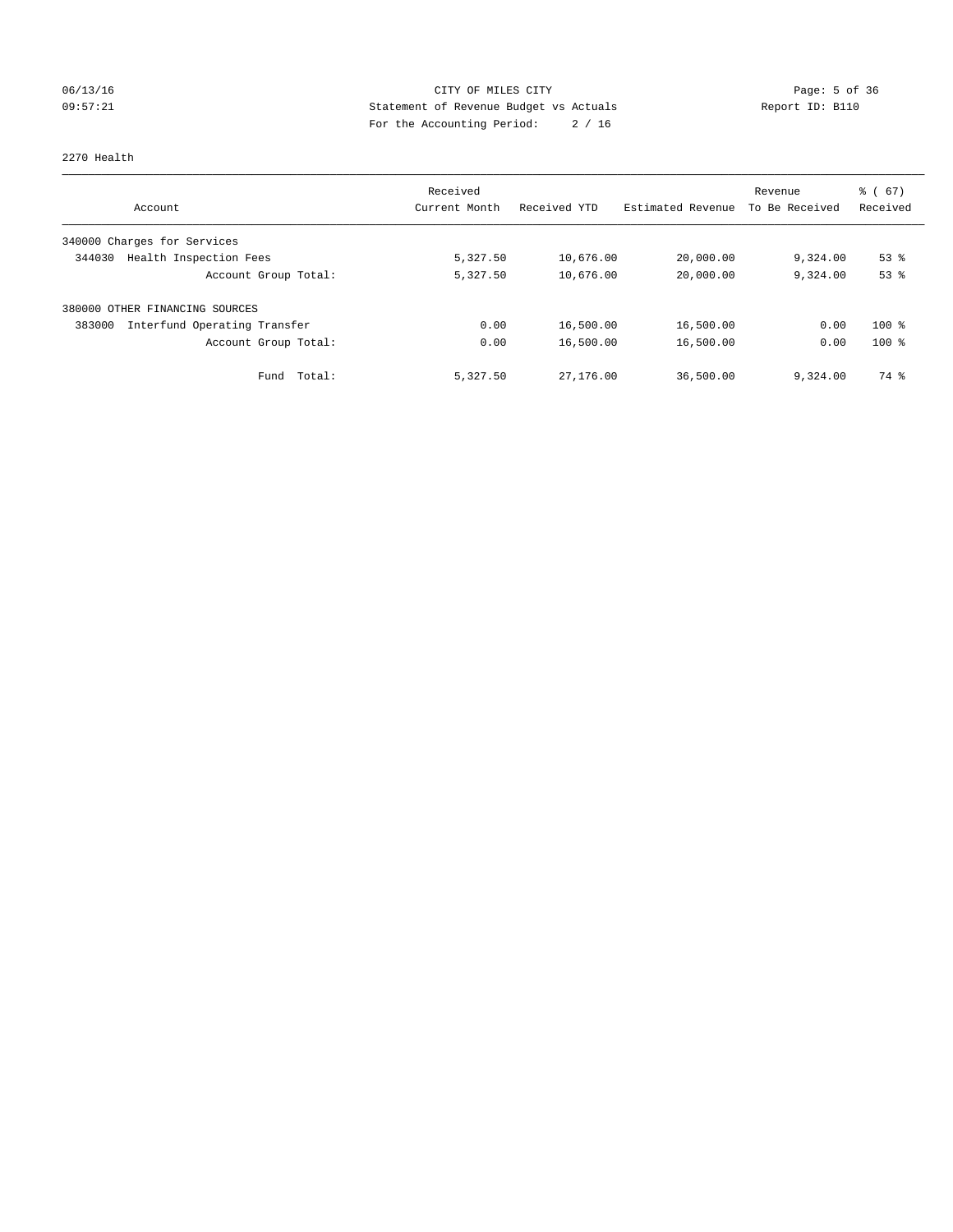## 06/13/16 CITY OF MILES CITY Page: 6 of 36 09:57:21 Statement of Revenue Budget vs Actuals Report ID: B110 For the Accounting Period: 2 / 16

#### 2310 TIFD-Downtown

| Account                                | Received<br>Current Month | Received YTD | Estimated Revenue | Revenue<br>To Be Received | $\frac{3}{6}$ (67)<br>Received |
|----------------------------------------|---------------------------|--------------|-------------------|---------------------------|--------------------------------|
| 380000 OTHER FINANCING SOURCES         |                           |              |                   |                           |                                |
| Interfund Operating Transfer<br>383000 | 0.00                      | 0.00         | 12,000.00         | 12,000.00                 | 0 %                            |
| Account Group Total:                   | 0.00                      | 0.00         | 12,000.00         | 12,000.00                 | 0 <sup>8</sup>                 |
| Fund Total:                            | 0.00                      | 0.00         | 12,000.00         | 12,000.00                 | 0 %                            |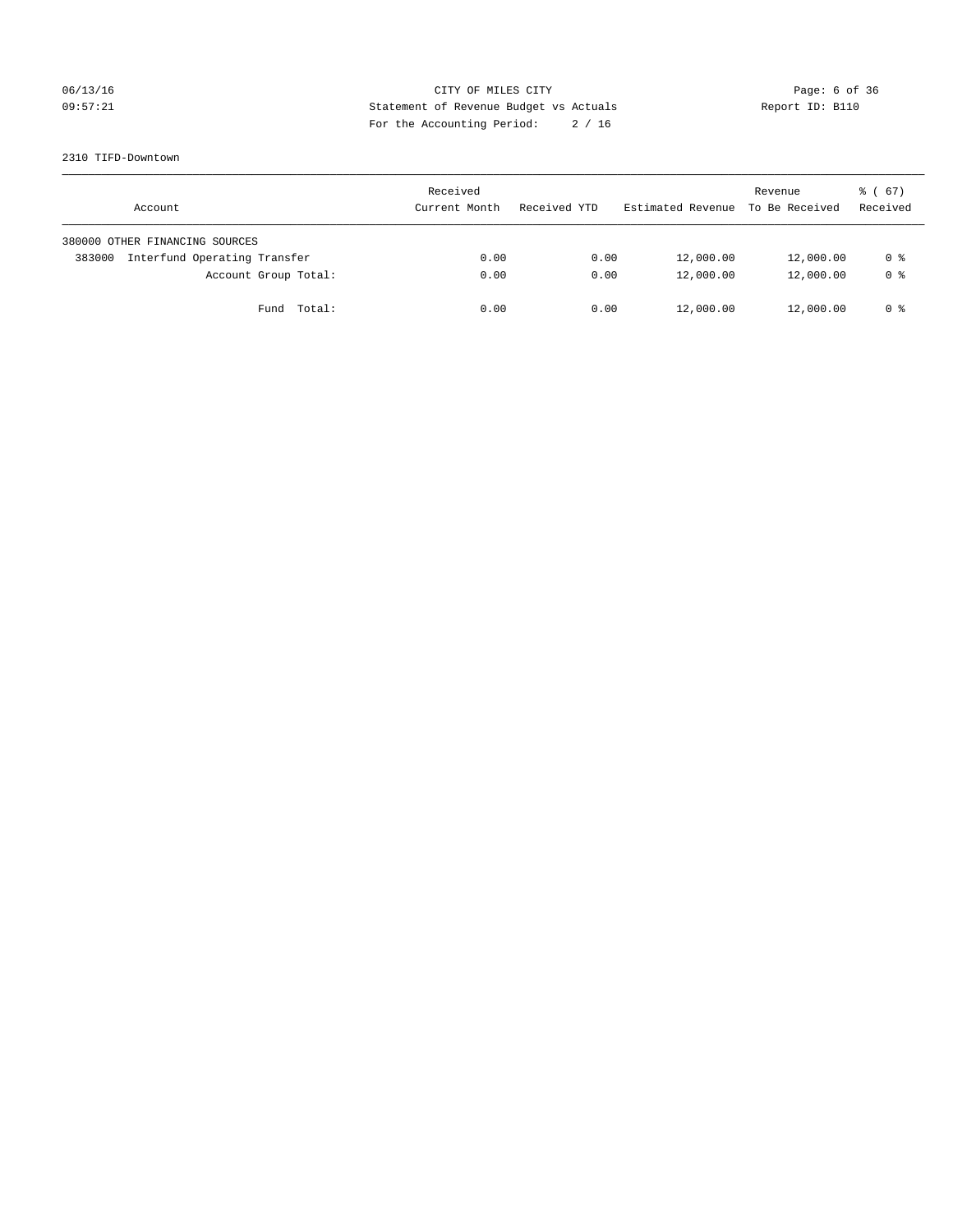## 06/13/16 CITY OF MILES CITY Page: 7 of 36 09:57:21 Statement of Revenue Budget vs Actuals Report ID: B110 For the Accounting Period: 2 / 16

2350 Local Government/Study Commission

|              | Account                 |             | Received<br>Current Month |       | Received YTD | Estimated Revenue | Revenue<br>To Be Received | 8 ( 67)<br>Received |
|--------------|-------------------------|-------------|---------------------------|-------|--------------|-------------------|---------------------------|---------------------|
| 310000 TAXES |                         |             |                           |       |              |                   |                           |                     |
| 311010       | Real Property Taxes     |             |                           | 44.82 | 4,826.58     | 11,739.00         | 6,912.42                  | $41*$               |
| 311020       | Personal Property Taxes |             |                           | 1.80  | 19.79        | 0.00              | $-19.79$                  | $***$ $\frac{6}{5}$ |
|              | Account Group Total:    |             |                           | 46.62 | 4,846.37     | 11,739.00         | 6,892.63                  | $41*$               |
|              |                         | Fund Total: |                           | 46.62 | 4,846.37     | 11,739.00         | 6,892.63                  | $41*$               |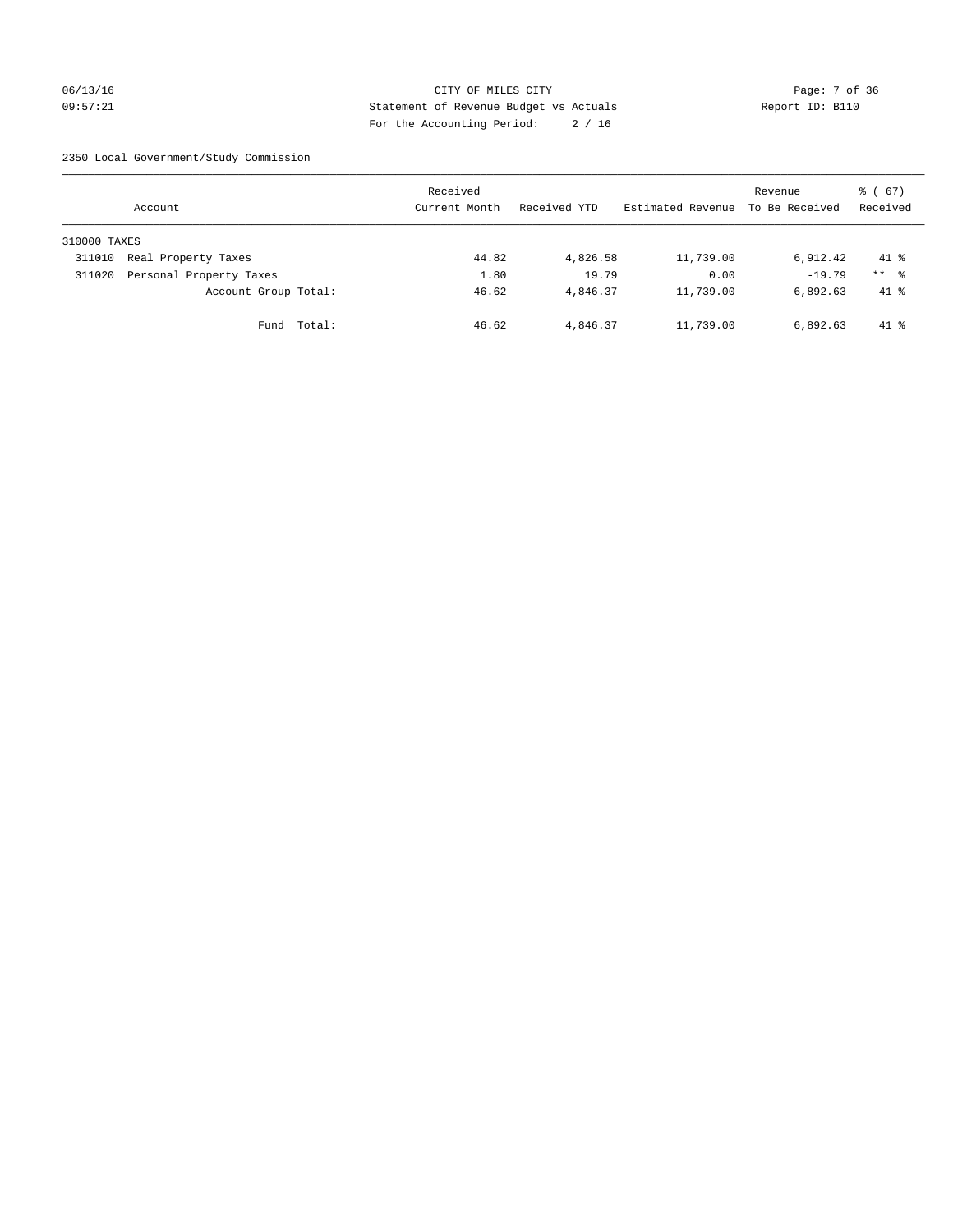## 06/13/16 CITY OF MILES CITY Page: 8 of 36 09:57:21 Statement of Revenue Budget vs Actuals Report ID: B110 For the Accounting Period: 2 / 16

2372 Permissive Medical Levy

|              | Account                                | Received<br>Current Month | Received YTD | Estimated Revenue | Revenue<br>To Be Received | $\frac{6}{6}$ (67)<br>Received |
|--------------|----------------------------------------|---------------------------|--------------|-------------------|---------------------------|--------------------------------|
| 310000 TAXES |                                        |                           |              |                   |                           |                                |
| 311010       | Real Property Taxes                    | 934.32                    | 93,687.60    | 161,539.00        | 67,851.40                 | 58 %                           |
| 311020       | Personal Property Taxes                | 40.97                     | 453.35       | 5,272.00          | 4,818.65                  | 9 %                            |
| 312000       | Penalty & Interest on Delinquent Taxes | 19.81                     | 80.55        | 0.00              | $-80.55$                  | $***$ $\frac{6}{5}$            |
|              | Account Group Total:                   | 995.10                    | 94,221.50    | 166,811.00        | 72,589.50                 | $56$ $\frac{6}{3}$             |
|              | Fund Total:                            | 995.10                    | 94,221.50    | 166,811.00        | 72,589.50                 | $56$ $\frac{6}{3}$             |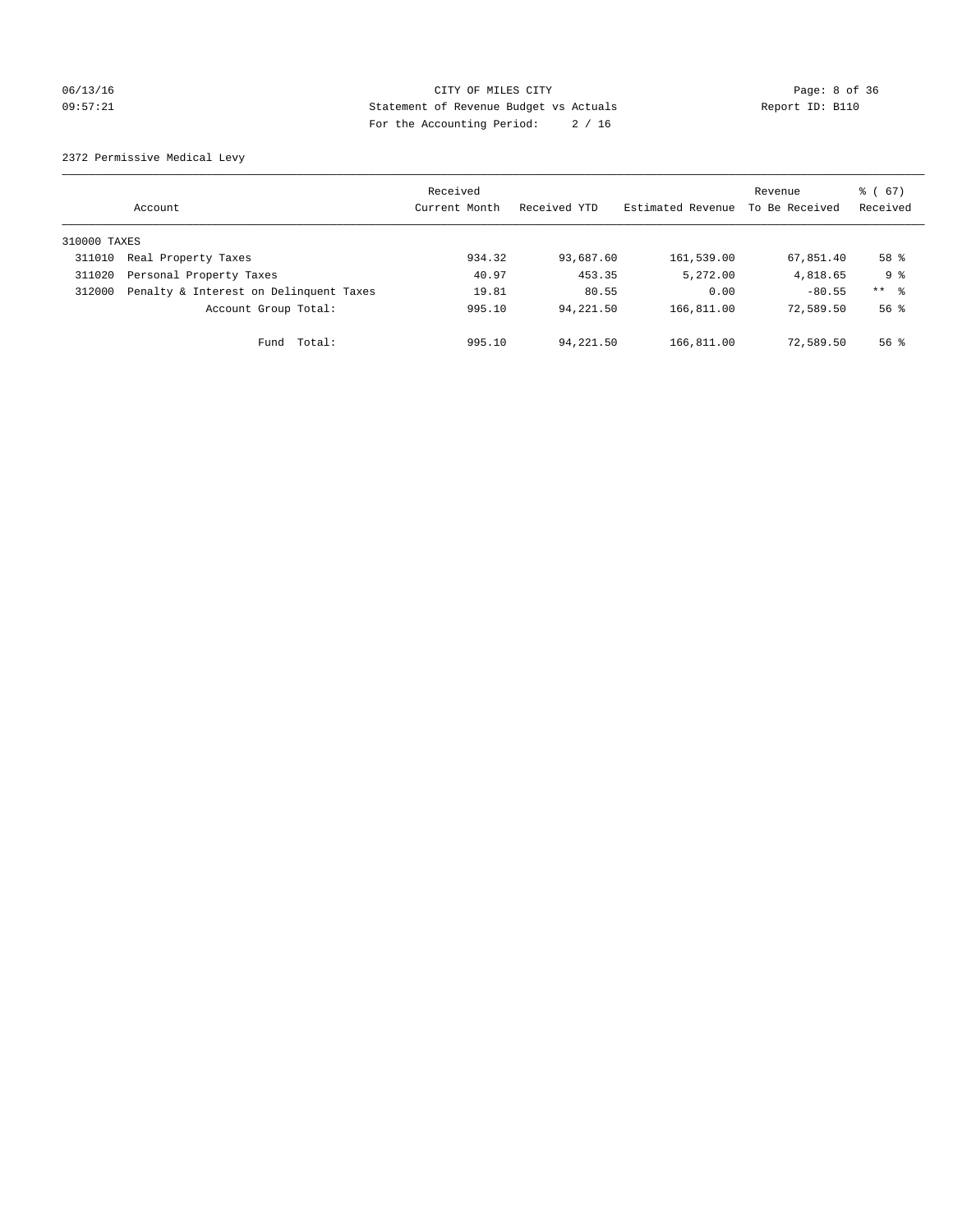## 06/13/16 CITY OF MILES CITY Page: 9 of 36 09:57:21 Statement of Revenue Budget vs Actuals Report ID: B110 For the Accounting Period: 2 / 16

#### 2394 BUILDING CODE ENFORCEMENT

| Account                              | Received<br>Current Month | Received YTD | Estimated Revenue | Revenue<br>To Be Received | 8 ( 67)<br>Received |
|--------------------------------------|---------------------------|--------------|-------------------|---------------------------|---------------------|
| 320000 LICENSES AND PERMITS          |                           |              |                   |                           |                     |
| Building & Related Permits<br>323010 | 3,057.65                  | 48,572.56    | 75,000.00         | 26,427.44                 | 65 %                |
| Account Group Total:                 | 3,057.65                  | 48,572.56    | 75,000.00         | 26,427.44                 | 65 %                |
| Fund Total:                          | 3,057.65                  | 48,572.56    | 75,000.00         | 26,427.44                 | 65 %                |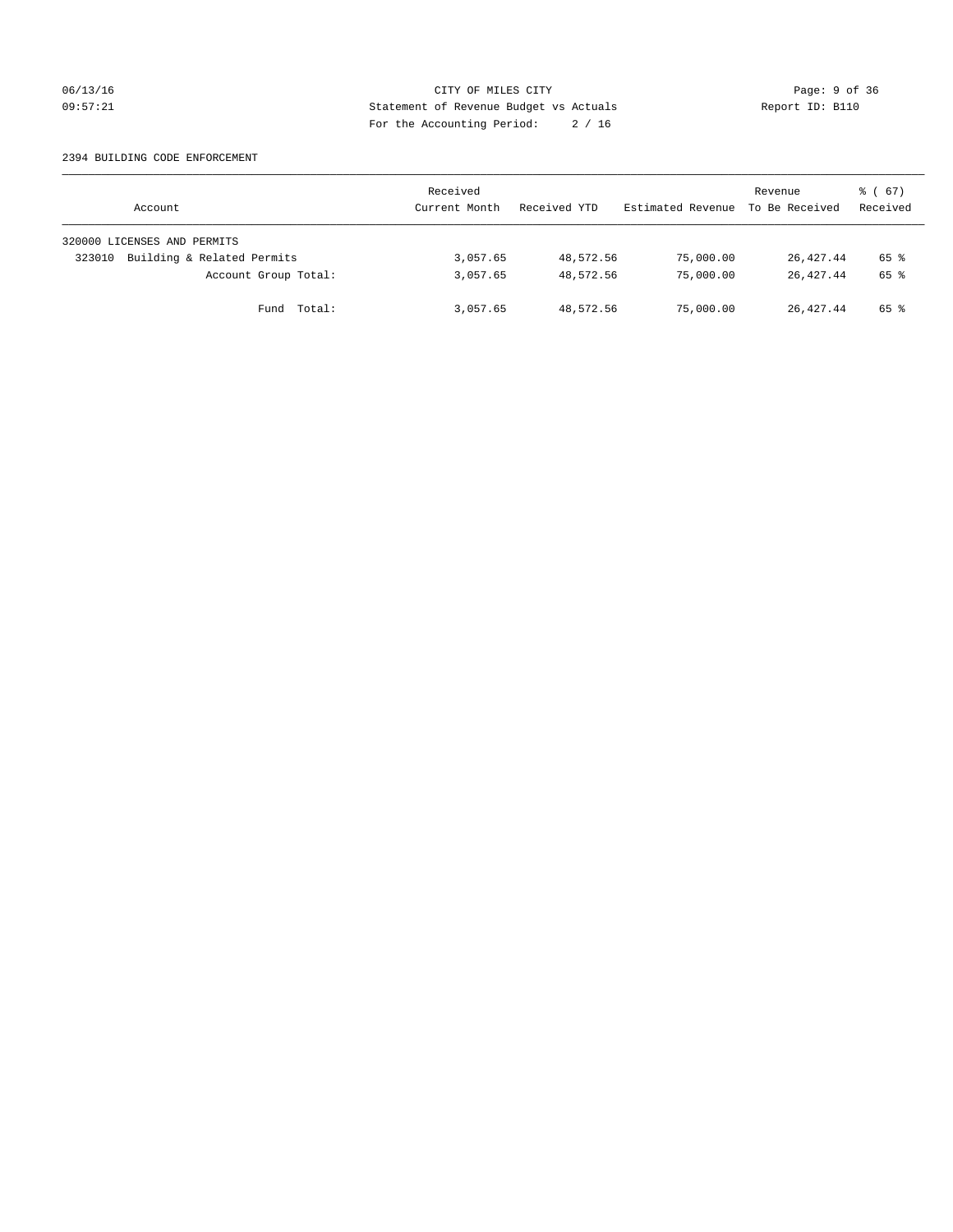## 06/13/16 Page: 10 of 36 09:57:21 Statement of Revenue Budget vs Actuals Report ID: B110 For the Accounting Period: 2 / 16

2400 LTG M D#165-(Gen City)

|                                                    | Received      |              |                   | Revenue        | $\frac{6}{6}$ (67) |
|----------------------------------------------------|---------------|--------------|-------------------|----------------|--------------------|
| Account                                            | Current Month | Received YTD | Estimated Revenue | To Be Received | Received           |
| 360000 MISCELLANEOUS REVENUE                       |               |              |                   |                |                    |
| 363010<br>Maintenance Assessments                  | 1,667.09      | 104,419.07   | 168,599.00        | 64,179.93      | 62 %               |
| 363040<br>Penalty & Interest on Deling Assessments | 67.75         | 393.13       | 500.00            | 106.87         | 79 %               |
| Account Group Total:                               | 1,734.84      | 104,812.20   | 169,099.00        | 64,286.80      | $62$ $%$           |
| 370000 INVESTMENT EARNINGS                         |               |              |                   |                |                    |
| 371010<br>Investment Earnings                      | 0.00          | 0.00         | 100.00            | 100.00         | 0 %                |
| Account Group Total:                               | 0.00          | 0.00         | 100.00            | 100.00         | 0 <sup>8</sup>     |
| Total:<br>Fund                                     | 1,734.84      | 104,812.20   | 169,199.00        | 64,386.80      | 62 %               |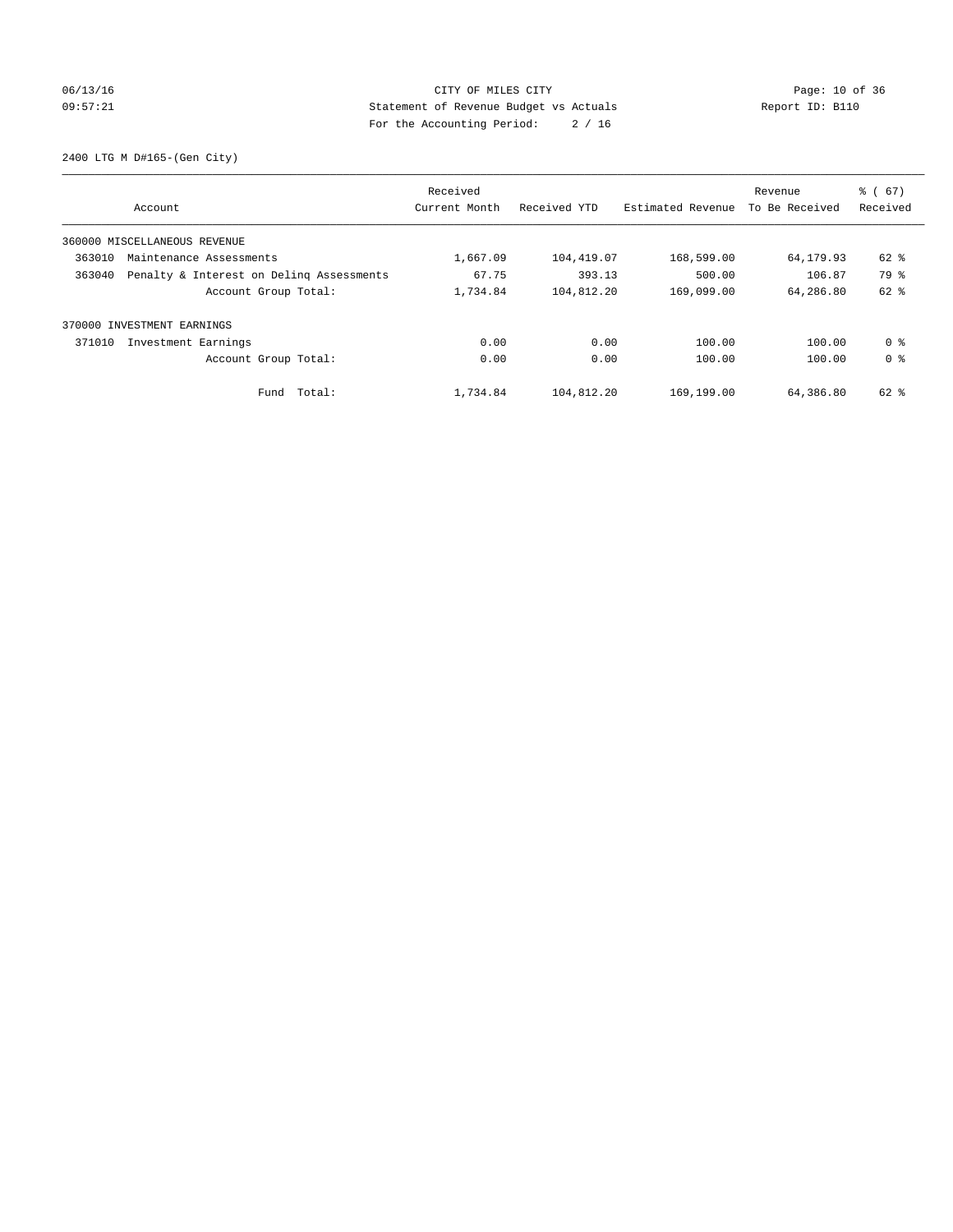## 06/13/16 Page: 11 of 36 09:57:21 Statement of Revenue Budget vs Actuals Report ID: B110 For the Accounting Period: 2 / 16

2420 LTG M D#167-(MilesAddn Etc)

|        | Account                                  | Received<br>Current Month | Received YTD | Estimated Revenue | Revenue<br>To Be Received | $\frac{3}{6}$ (67)<br>Received |
|--------|------------------------------------------|---------------------------|--------------|-------------------|---------------------------|--------------------------------|
|        | 360000 MISCELLANEOUS REVENUE             |                           |              |                   |                           |                                |
| 363010 | Maintenance Assessments                  | 100.37                    | 18,468.67    | 31,557.00         | 13,088.33                 | 59 <sup>°</sup>                |
| 363040 | Penalty & Interest on Deling Assessments | 8.28                      | 86.00        | 100.00            | 14.00                     | 86 %                           |
|        | Account Group Total:                     | 108.65                    | 18,554.67    | 31,657.00         | 13,102.33                 | 59 <sup>°</sup>                |
|        | Fund Total:                              | 108.65                    | 18,554.67    | 31,657.00         | 13,102.33                 | $59*$                          |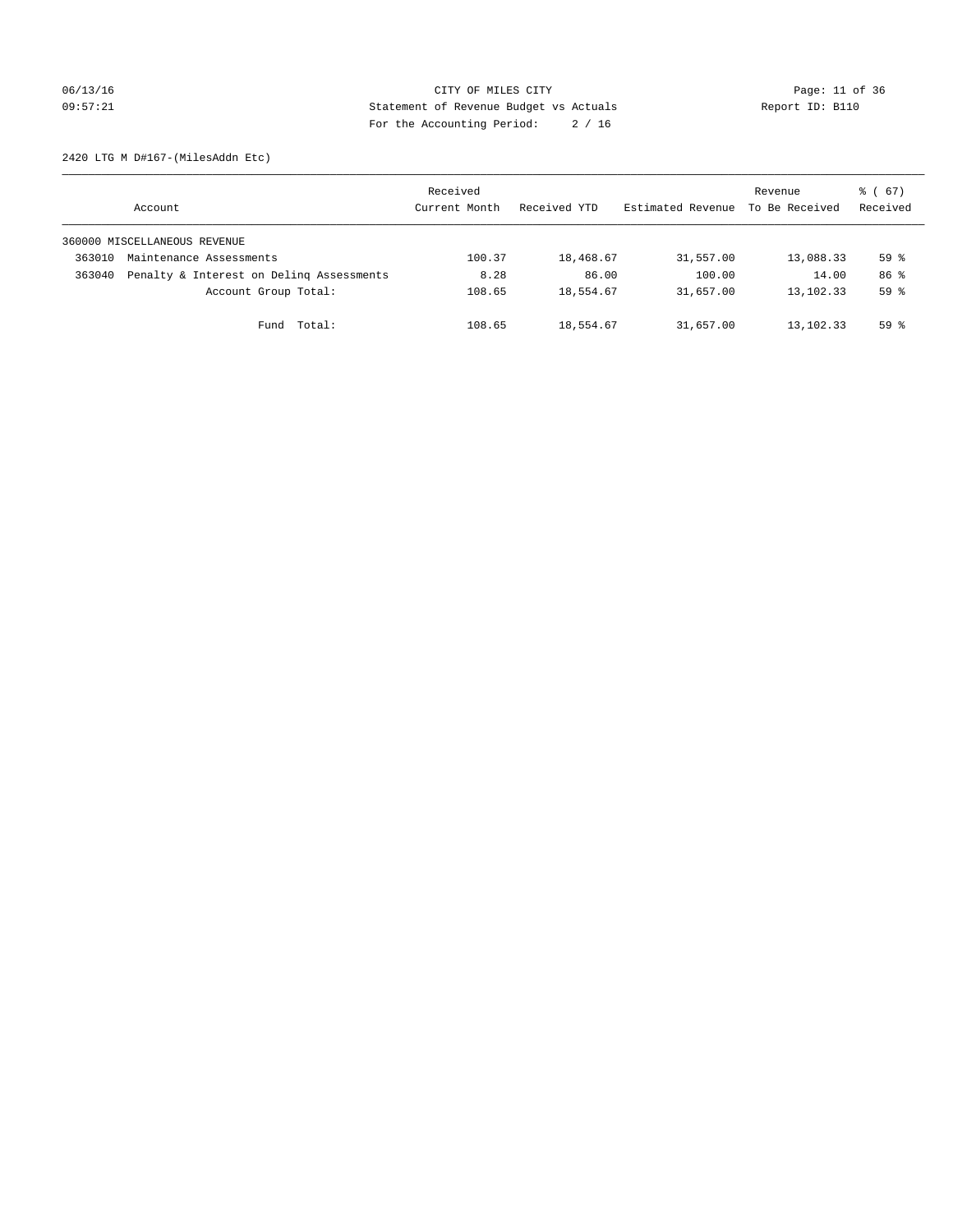06/13/16 Page: 12 of 36 09:57:21 Statement of Revenue Budget vs Actuals Report ID: B110 For the Accounting Period: 2 / 16

2430 LTG M D#171-(Balsam Est)

|        | Account                                  | Received<br>Current Month | Received YTD | Estimated Revenue | Revenue<br>To Be Received | $\frac{3}{6}$ (67)<br>Received |
|--------|------------------------------------------|---------------------------|--------------|-------------------|---------------------------|--------------------------------|
|        | 360000 MISCELLANEOUS REVENUE             |                           |              |                   |                           |                                |
| 363010 | Maintenance Assessments                  | 0.00                      | 2,284.58     | 4,267.00          | 1,982.42                  | $54$ $\frac{6}{3}$             |
| 363040 | Penalty & Interest on Deling Assessments | 0.00                      | 0.79         | 0.00              | $-0.79$                   | $***$ $\frac{6}{5}$            |
|        | Account Group Total:                     | 0.00                      | 2,285.37     | 4,267.00          | 1,981.63                  | $54$ $\frac{6}{3}$             |
|        | Fund Total:                              | 0.00                      | 2,285.37     | 4,267.00          | 1,981.63                  | $54$ $\frac{6}{3}$             |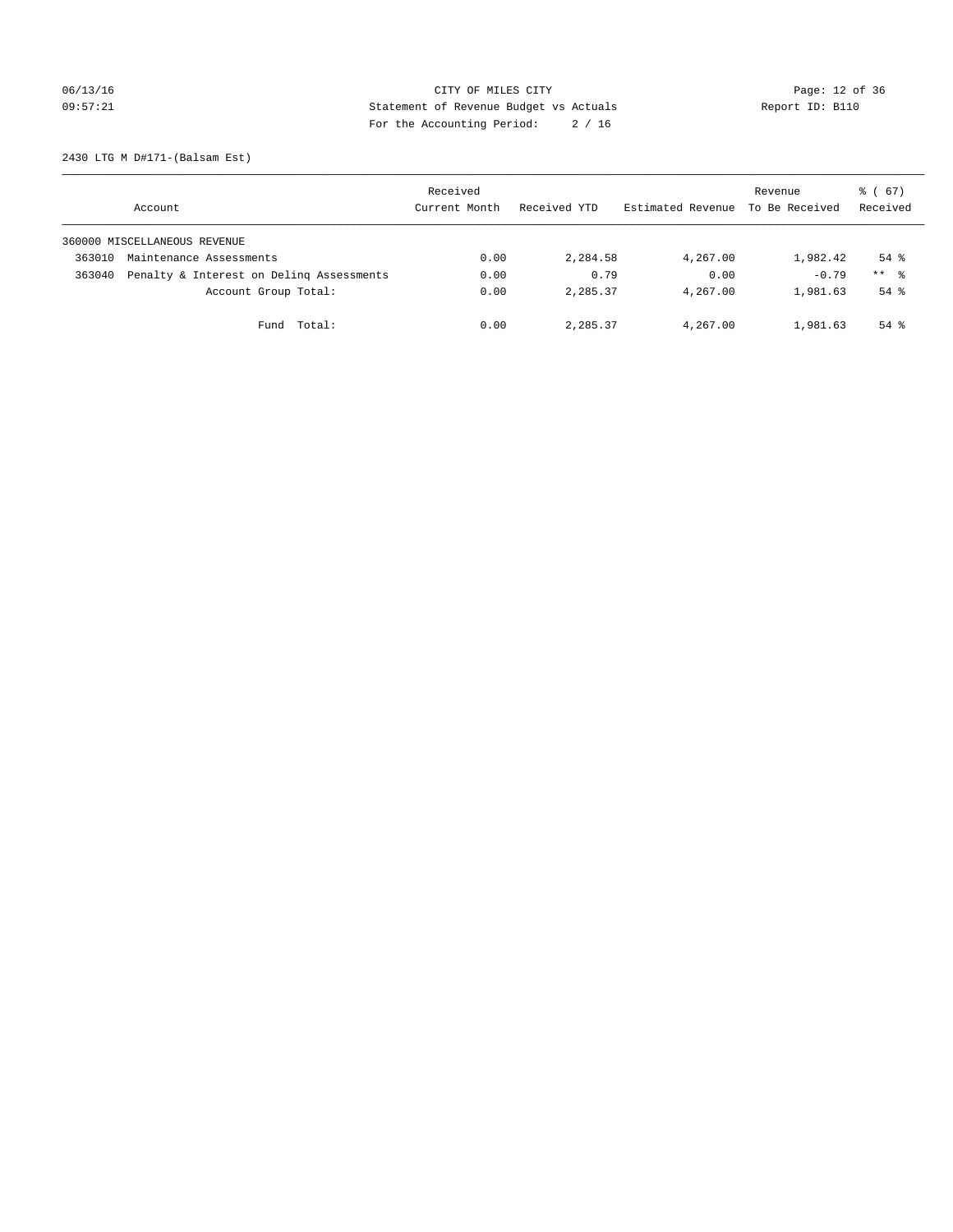## 06/13/16 Page: 13 of 36 09:57:21 Statement of Revenue Budget vs Actuals Report ID: B110 For the Accounting Period: 2 / 16

2440 LTG M D#172-(Main Str)

|        |                                          | Received      |              |                   | Revenue        | $\frac{6}{6}$ (67) |
|--------|------------------------------------------|---------------|--------------|-------------------|----------------|--------------------|
|        | Account                                  | Current Month | Received YTD | Estimated Revenue | To Be Received | Received           |
|        | 360000 MISCELLANEOUS REVENUE             |               |              |                   |                |                    |
| 363010 | Maintenance Assessments                  | 386.72        | 11,065.64    | 17,482.00         | 6,416.36       | 63 %               |
| 363040 | Penalty & Interest on Deling Assessments | 34.66         | 38.98        | 100.00            | 61.02          | 39 <sup>8</sup>    |
|        | Account Group Total:                     | 421.38        | 11,104.62    | 17,582.00         | 6,477.38       | 63 %               |
| 370000 | INVESTMENT EARNINGS                      |               |              |                   |                |                    |
| 371010 | Investment Earnings                      | 0.00          | 0.00         | 50.00             | 50.00          | 0 <sup>8</sup>     |
|        | Account Group Total:                     | 0.00          | 0.00         | 50.00             | 50.00          | 0 <sup>8</sup>     |
|        | Fund Total:                              | 421.38        | 11,104.62    | 17,632.00         | 6.527.38       | 63 %               |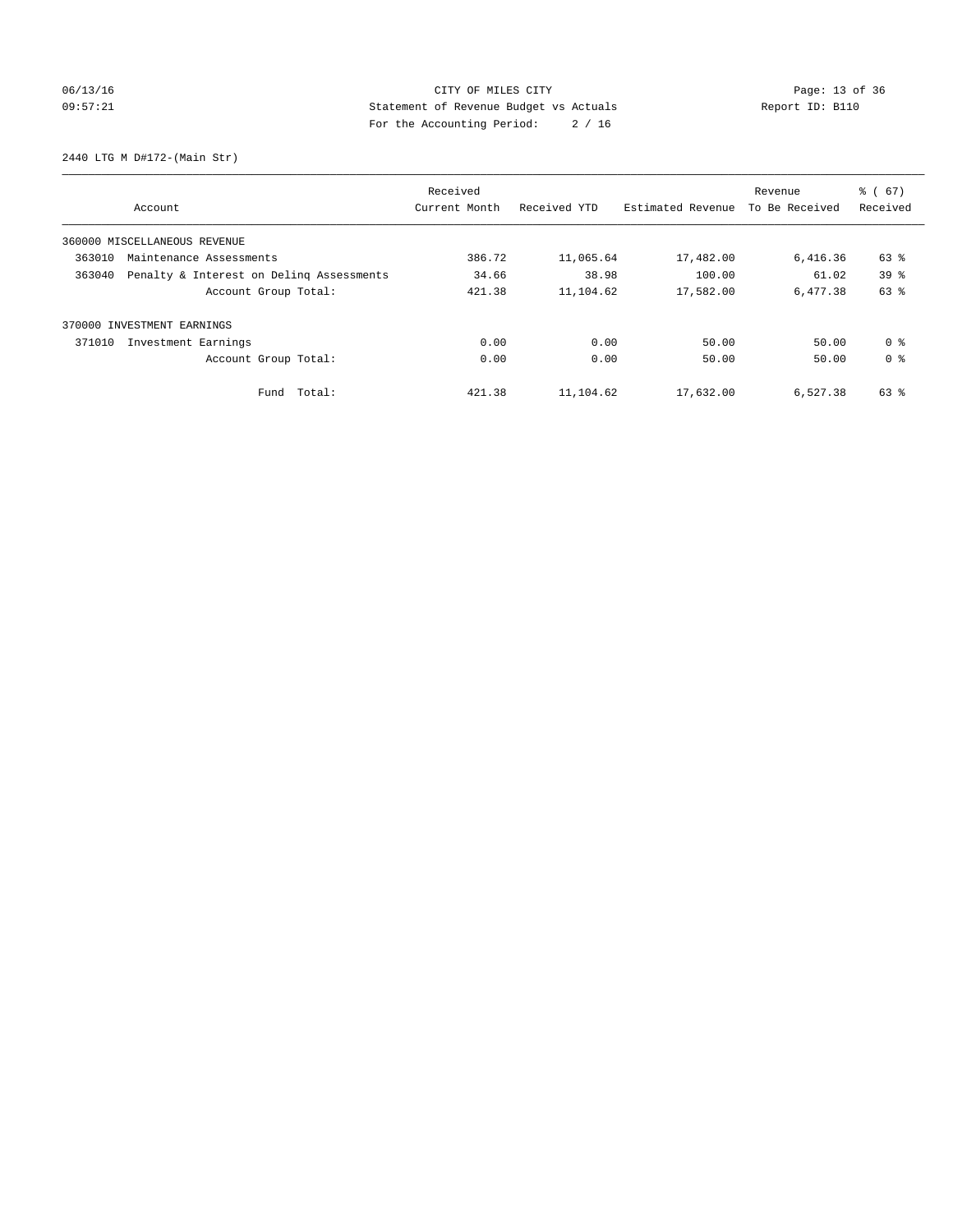## 06/13/16 Page: 14 of 36 09:57:21 Statement of Revenue Budget vs Actuals Report ID: B110 For the Accounting Period: 2 / 16

2450 LTG M D#195-(SG-Trico)

|        | Account                                  | Received<br>Current Month | Received YTD | Estimated Revenue | Revenue<br>To Be Received | $\frac{3}{6}$ (67)<br>Received |
|--------|------------------------------------------|---------------------------|--------------|-------------------|---------------------------|--------------------------------|
|        | 360000 MISCELLANEOUS REVENUE             |                           |              |                   |                           |                                |
| 363010 | Maintenance Assessments                  | 23.53                     | 2,763.20     | 5,319.00          | 2,555.80                  | $52*$                          |
| 363040 | Penalty & Interest on Deling Assessments | 0.52                      | 3.08         | 0.00              | $-3.08$                   | $***$ $\frac{6}{5}$            |
|        | Account Group Total:                     | 24.05                     | 2,766.28     | 5,319.00          | 2,552.72                  | $52*$                          |
|        | Fund Total:                              | 24.05                     | 2,766.28     | 5,319.00          | 2,552.72                  | $52*$                          |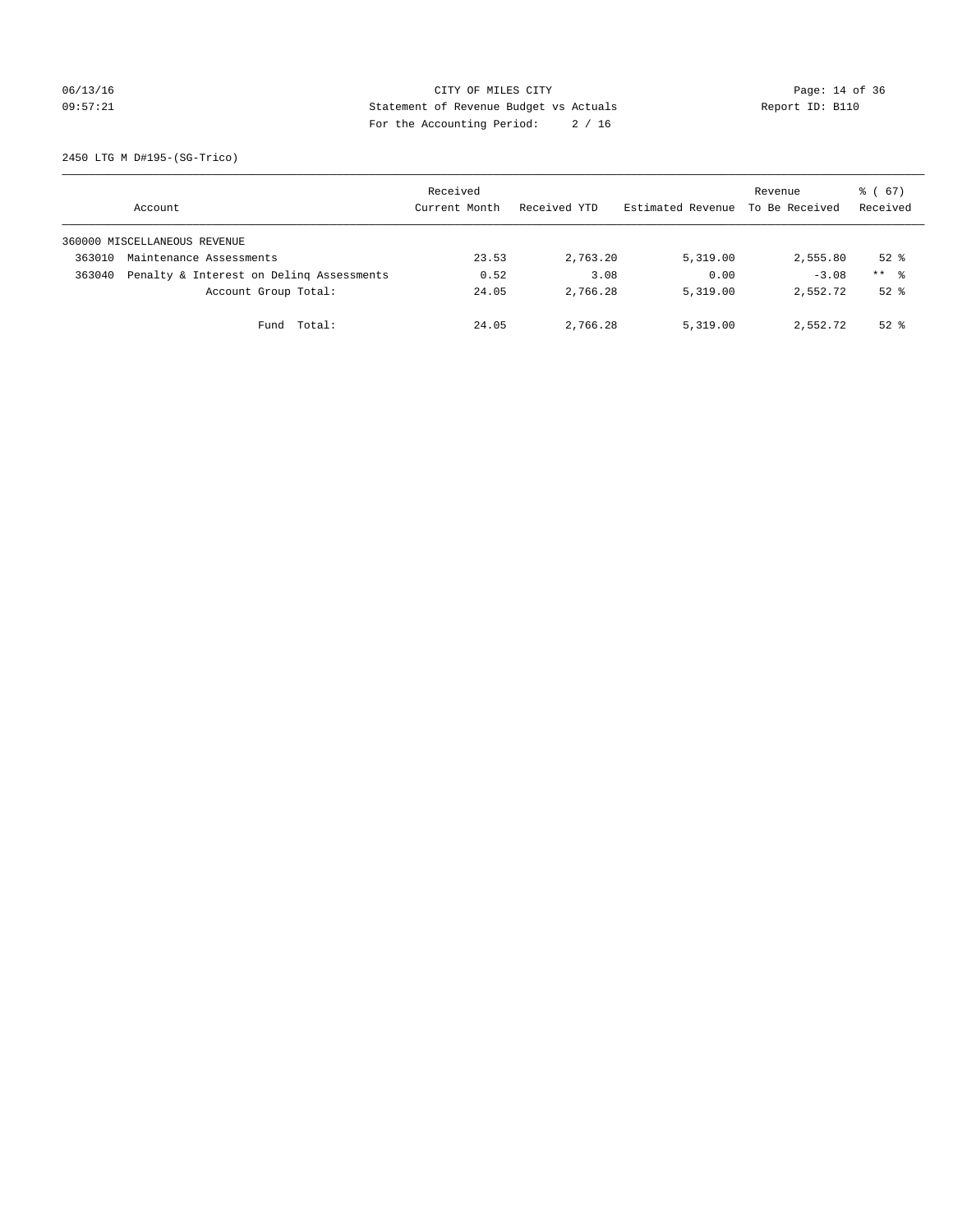## 06/13/16 Page: 15 of 36 09:57:21 Statement of Revenue Budget vs Actuals Report ID: B110 For the Accounting Period: 2 / 16

2470 LTG M D#202-(SG-MDU&NV)

|        | Account                                  | Received<br>Current Month | Received YTD | Estimated Revenue | Revenue<br>To Be Received | $\frac{3}{6}$ (67)<br>Received |
|--------|------------------------------------------|---------------------------|--------------|-------------------|---------------------------|--------------------------------|
|        | 360000 MISCELLANEOUS REVENUE             |                           |              |                   |                           |                                |
| 363010 | Maintenance Assessments                  | 85.21                     | 4,412.75     | 7,614.00          | 3,201.25                  | 58 %                           |
| 363040 | Penalty & Interest on Deling Assessments | 9.53                      | 23.95        | 10.00             | $-13.95$                  | $240$ %                        |
|        | Account Group Total:                     | 94.74                     | 4,436.70     | 7,624.00          | 3,187.30                  | 58 %                           |
|        | Fund Total:                              | 94.74                     | 4,436.70     | 7,624.00          | 3,187.30                  | 58 %                           |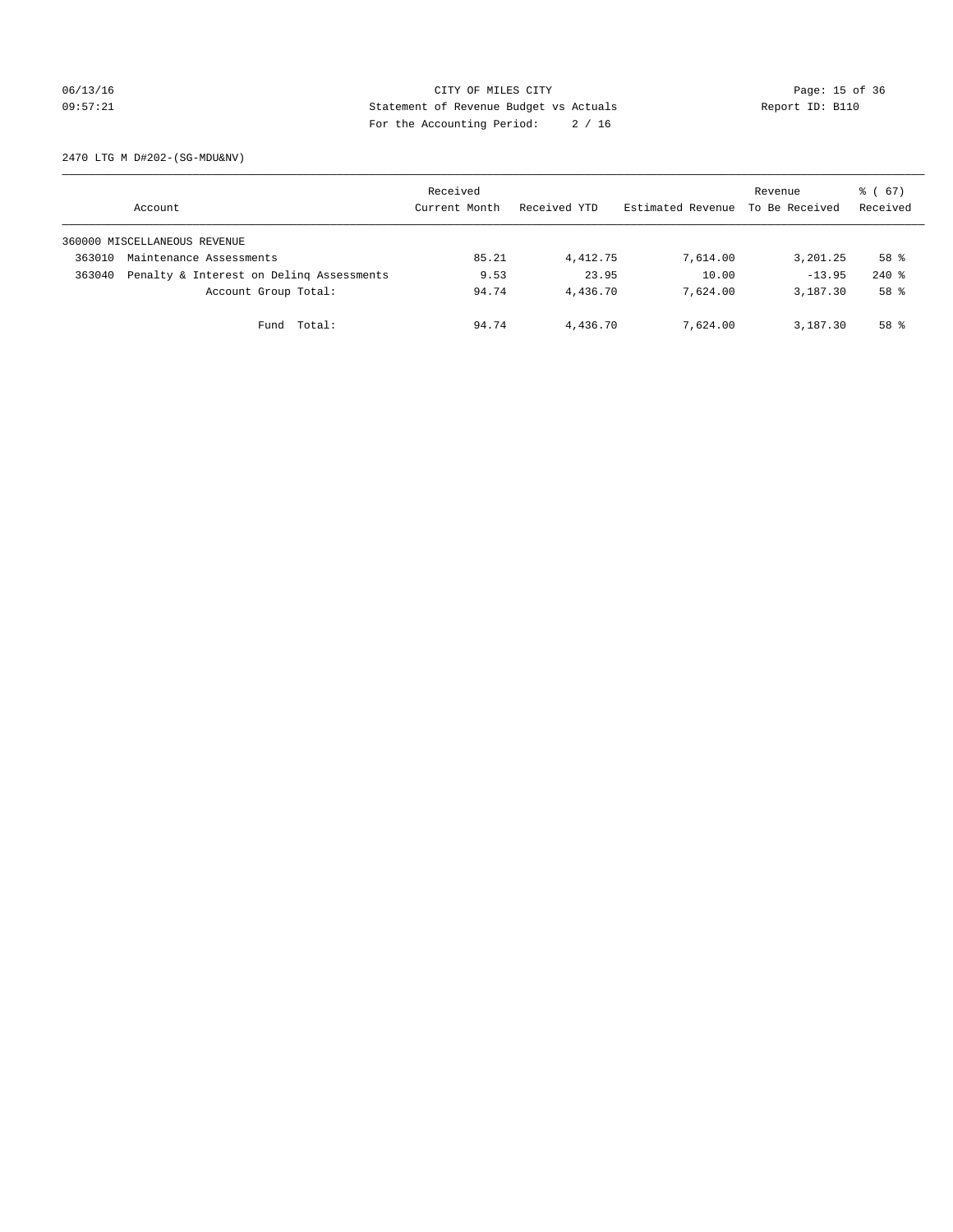## 06/13/16 Page: 16 of 36 09:57:21 Statement of Revenue Budget vs Actuals Report ID: B110 For the Accounting Period: 2 / 16

2480 LTG M M#173-(Milestown Estates)

|        | Account                                  | Received<br>Current Month | Received YTD | Estimated Revenue | Revenue<br>To Be Received | $\frac{3}{6}$ (67)<br>Received |
|--------|------------------------------------------|---------------------------|--------------|-------------------|---------------------------|--------------------------------|
|        | 360000 MISCELLANEOUS REVENUE             |                           |              |                   |                           |                                |
| 363010 | Maintenance Assessments                  | 0.00                      | 1,444.13     | 1,701.00          | 256.87                    | 85%                            |
| 363040 | Penalty & Interest on Deling Assessments | 0.00                      | 6.07         | 0.00              | $-6.07$                   | $***$ %                        |
|        | Account Group Total:                     | 0.00                      | 1,450.20     | 1,701.00          | 250.80                    | 85%                            |
|        | Fund Total:                              | 0.00                      | 1,450.20     | 1,701.00          | 250.80                    | 85%                            |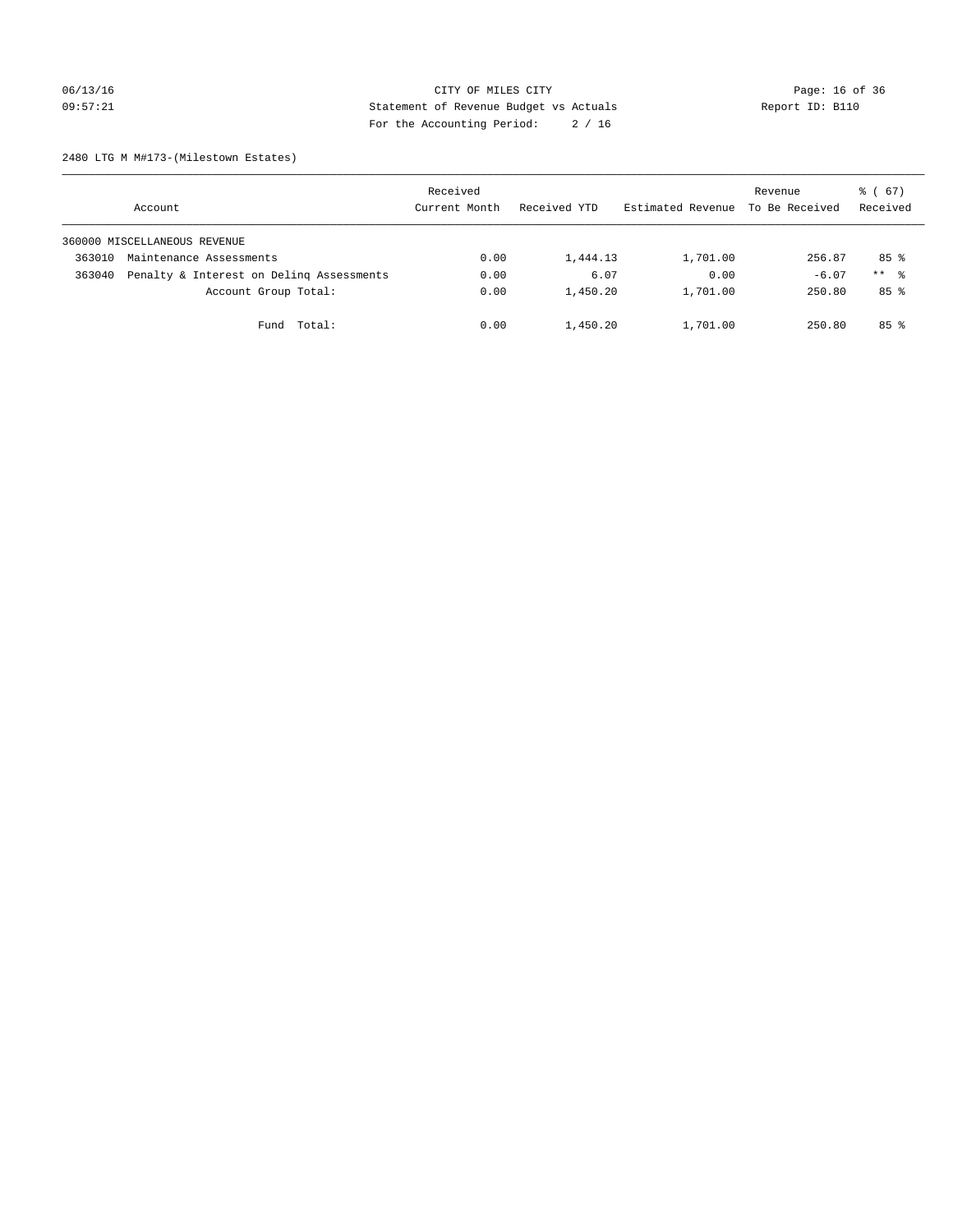## 06/13/16 Page: 17 of 36 09:57:21 Statement of Revenue Budget vs Actuals Report ID: B110 For the Accounting Period: 2 / 16

2510 STR MAINT DIST #204

|        |                                          | Received      |              |                   | Revenue        | % (67)         |
|--------|------------------------------------------|---------------|--------------|-------------------|----------------|----------------|
|        | Account                                  | Current Month | Received YTD | Estimated Revenue | To Be Received | Received       |
|        | 360000 MISCELLANEOUS REVENUE             |               |              |                   |                |                |
| 362020 | MISC REVENUE                             | 0.00          | 59,703.00    | 59,703.00         | 0.00           | 100 %          |
| 363010 | Maintenance Assessments                  | 8,027.98      | 613,764.78   | 1,020,036.00      | 406, 271.22    | 60 %           |
| 363040 | Penalty & Interest on Deling Assessments | 397.04        | 2,066.72     | 1,000.00          | $-1,066.72$    | $207$ %        |
|        | Account Group Total:                     | 8,425.02      | 675,534.50   | 1,080,739.00      | 405,204.50     | 63 %           |
| 370000 | INVESTMENT EARNINGS                      |               |              |                   |                |                |
| 371010 | Investment Earnings                      | 0.00          | 0.00         | 400.00            | 400.00         | 0 <sup>8</sup> |
|        | Account Group Total:                     | 0.00          | 0.00         | 400.00            | 400.00         | 0 <sup>8</sup> |
|        | 380000 OTHER FINANCING SOURCES           |               |              |                   |                |                |
| 383000 | Interfund Operating Transfer             | 0.00          | 0.00         | 90,327.00         | 90,327.00      | 0 <sup>8</sup> |
|        | Account Group Total:                     | 0.00          | 0.00         | 90,327.00         | 90,327.00      | 0 <sup>8</sup> |
|        | Fund Total:                              | 8,425.02      | 675,534.50   | 1,171,466.00      | 495,931.50     | 58 %           |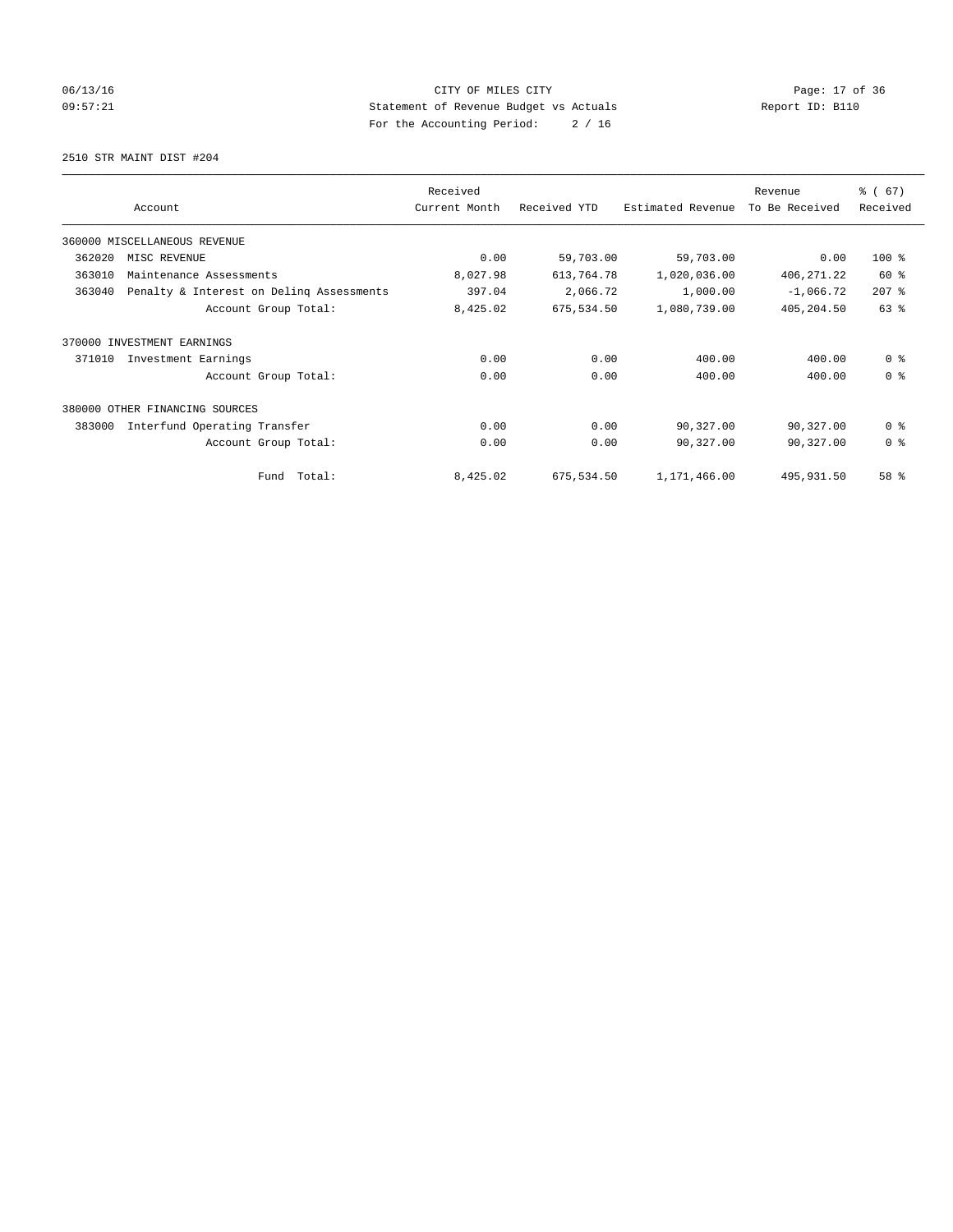06/13/16 Page: 18 of 36 09:57:21 Statement of Revenue Budget vs Actuals Report ID: B110 For the Accounting Period: 2 / 16

#### 2520 STR MAINT DIST #205

|        | Account                                  | Received<br>Current Month | Received YTD | Estimated Revenue | Revenue<br>To Be Received | % (67)<br>Received |
|--------|------------------------------------------|---------------------------|--------------|-------------------|---------------------------|--------------------|
|        | 330000 INTERGOVERNMENTAL REVENUES        |                           |              |                   |                           |                    |
| 334001 | CTEP-SRTS- Safe route to school          | 0.00                      | 17,668.05    | 315,010.00        | 297, 341.95               | 6 %                |
|        | Account Group Total:                     | 0.00                      | 17,668.05    | 315,010.00        | 297, 341.95               | 6 %                |
|        | 360000 MISCELLANEOUS REVENUE             |                           |              |                   |                           |                    |
| 363010 | Maintenance Assessments                  | 2,566.50                  | 153,816.24   | 242,476.00        | 88,659.76                 | 63 %               |
| 363040 | Penalty & Interest on Deling Assessments | 83.10                     | 659.13       | 1,000.00          | 340.87                    | 66 %               |
|        | Account Group Total:                     | 2,649.60                  | 154, 475.37  | 243,476.00        | 89,000.63                 | 63 %               |
|        | 370000 INVESTMENT EARNINGS               |                           |              |                   |                           |                    |
| 371010 | Investment Earnings                      | 0.00                      | 0.00         | 400.00            | 400.00                    | 0 <sup>8</sup>     |
|        | Account Group Total:                     | 0.00                      | 0.00         | 400.00            | 400.00                    | 0 <sup>8</sup>     |
|        | 380000 OTHER FINANCING SOURCES           |                           |              |                   |                           |                    |
| 383000 | Interfund Operating Transfer             | 0.00                      | 0.00         | 90,327.00         | 90,327.00                 | 0 <sup>8</sup>     |
|        | Account Group Total:                     | 0.00                      | 0.00         | 90,327.00         | 90,327.00                 | 0 <sup>8</sup>     |
|        | Fund Total:                              | 2,649.60                  | 172, 143.42  | 649,213.00        | 477,069.58                | $27$ $%$           |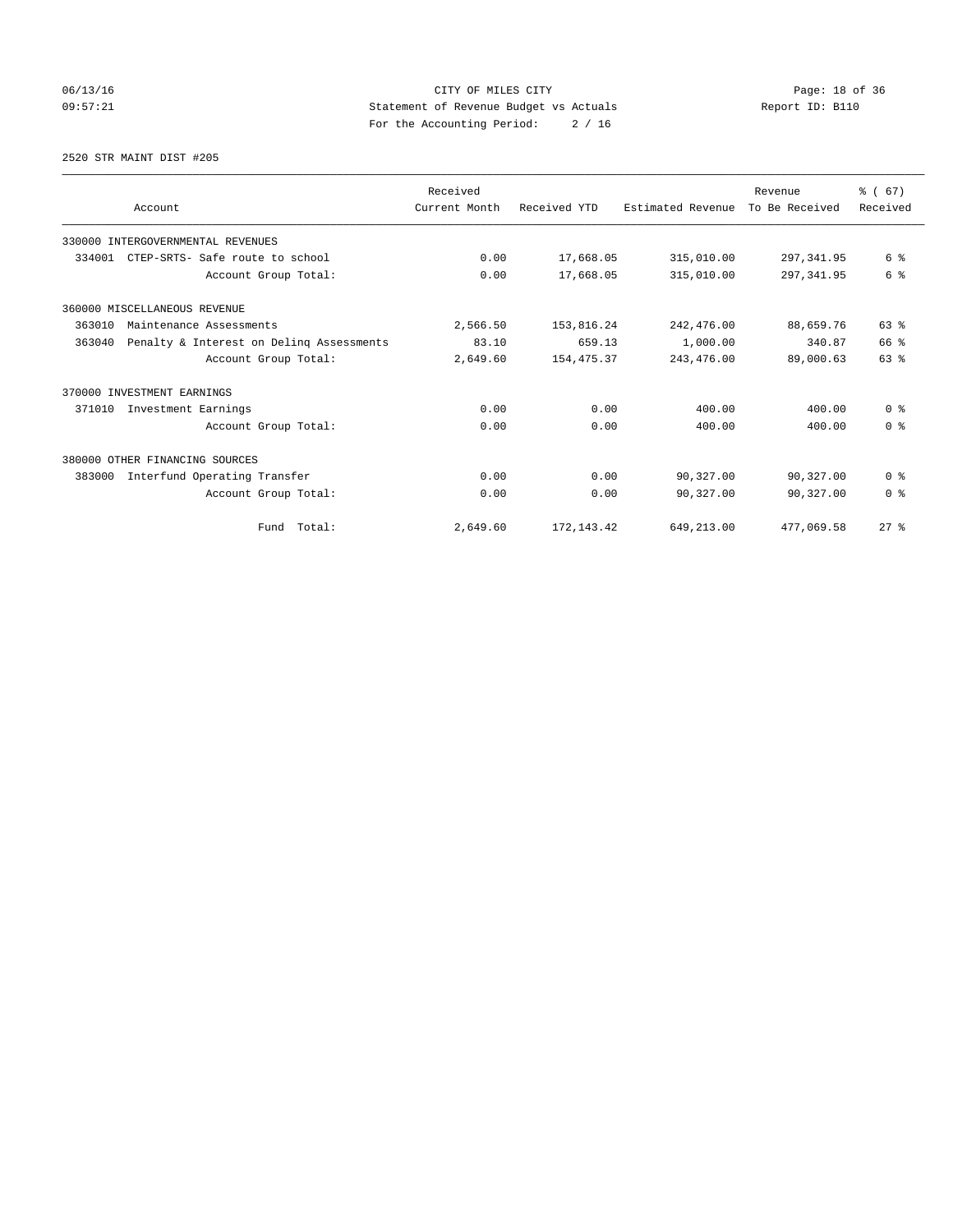#### 06/13/16 Page: 19 of 36 09:57:22 Statement of Revenue Budget vs Actuals Report ID: B110 For the Accounting Period: 2 / 16

2540 STR MAINT DIST#207-(MILESTOWN ESTATES)

|        | Account                                  | Received<br>Current Month | Received YTD | Estimated Revenue | Revenue<br>To Be Received | 8 ( 67)<br>Received |
|--------|------------------------------------------|---------------------------|--------------|-------------------|---------------------------|---------------------|
|        | 360000 MISCELLANEOUS REVENUE             |                           |              |                   |                           |                     |
| 363010 | Maintenance Assessments                  | 0.00                      | 5,225.79     | 6,464.00          | 1,238.21                  | $81$ %              |
| 363040 | Penalty & Interest on Deling Assessments | 0.00                      | 15.63        | 0.00              | $-15.63$                  | $***$ %             |
|        | Account Group Total:                     | 0.00                      | 5, 241, 42   | 6.464.00          | 1,222.58                  | $81$ %              |
|        | Fund Total:                              | 0.00                      | 5, 241, 42   | 6,464.00          | 1,222.58                  | $81$ %              |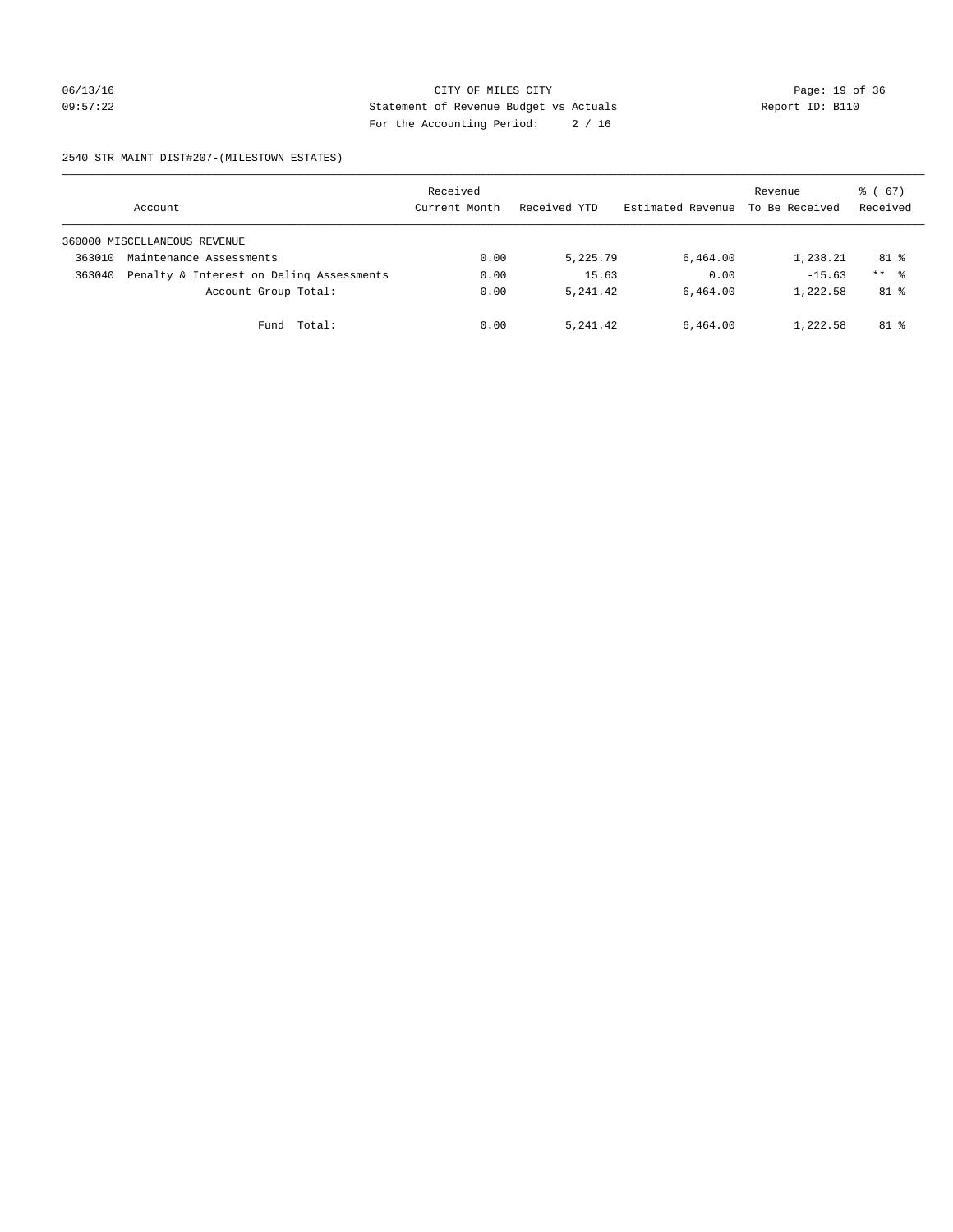## 06/13/16 Page: 20 of 36 09:57:22 Statement of Revenue Budget vs Actuals Report ID: B110 For the Accounting Period: 2 / 16

#### 2701 Fire Grants

| Account                      | Received<br>Current Month | Received YTD | Estimated Revenue | Revenue<br>To Be Received | $\frac{1}{6}$ (67)<br>Received |
|------------------------------|---------------------------|--------------|-------------------|---------------------------|--------------------------------|
| 360000 MISCELLANEOUS REVENUE |                           |              |                   |                           |                                |
| 365040<br>DONATIONS-FIRE/AMB | 0.00                      | 0.00         | 1,000.00          | 1,000.00                  | 0 %                            |
| Account Group Total:         | 0.00                      | 0.00         | 1,000.00          | 1,000.00                  | 0 <sup>8</sup>                 |
| Fund Total:                  | 0.00                      | 0.00         | 1,000.00          | 1,000.00                  | 0 %                            |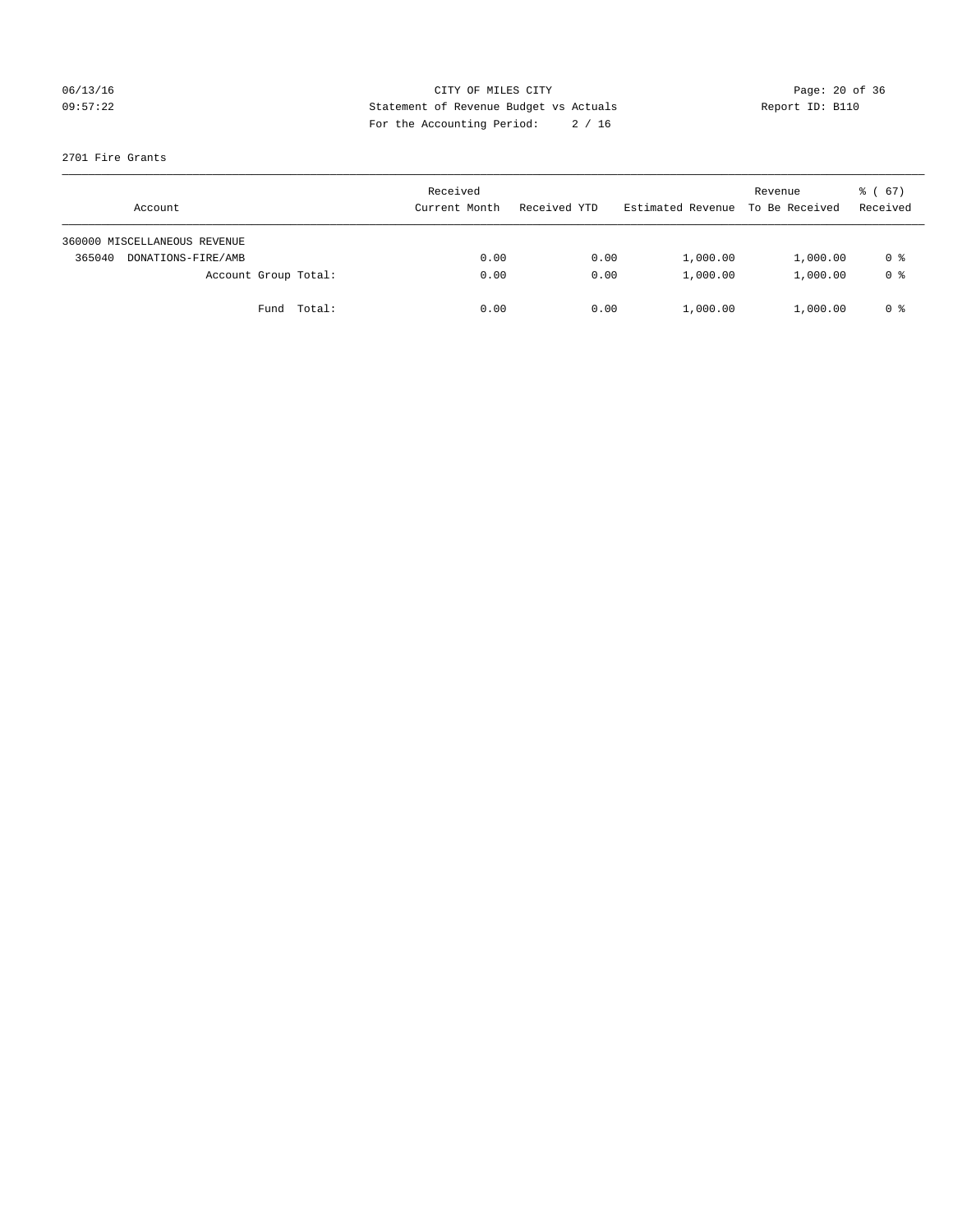## 06/13/16 Page: 21 of 36 09:57:22 Statement of Revenue Budget vs Actuals Report ID: B110 For the Accounting Period: 2 / 16

2820 GAS TAX

| Account                              | Received<br>Current Month | Received YTD | Estimated Revenue | Revenue<br>To Be Received | 8 ( 67)<br>Received |
|--------------------------------------|---------------------------|--------------|-------------------|---------------------------|---------------------|
| 330000 INTERGOVERNMENTAL REVENUES    |                           |              |                   |                           |                     |
| Gasoline Tax Apportionment<br>335040 | 15,054.52                 | 120,436.16   | 180,654.00        | 60,217.84                 | $67*$               |
| Account Group Total:                 | 15,054.52                 | 120,436.16   | 180,654.00        | 60,217.84                 | $67*$               |
| Fund Total:                          | 15,054.52                 | 120,436.16   | 180,654.00        | 60,217.84                 | 67 %                |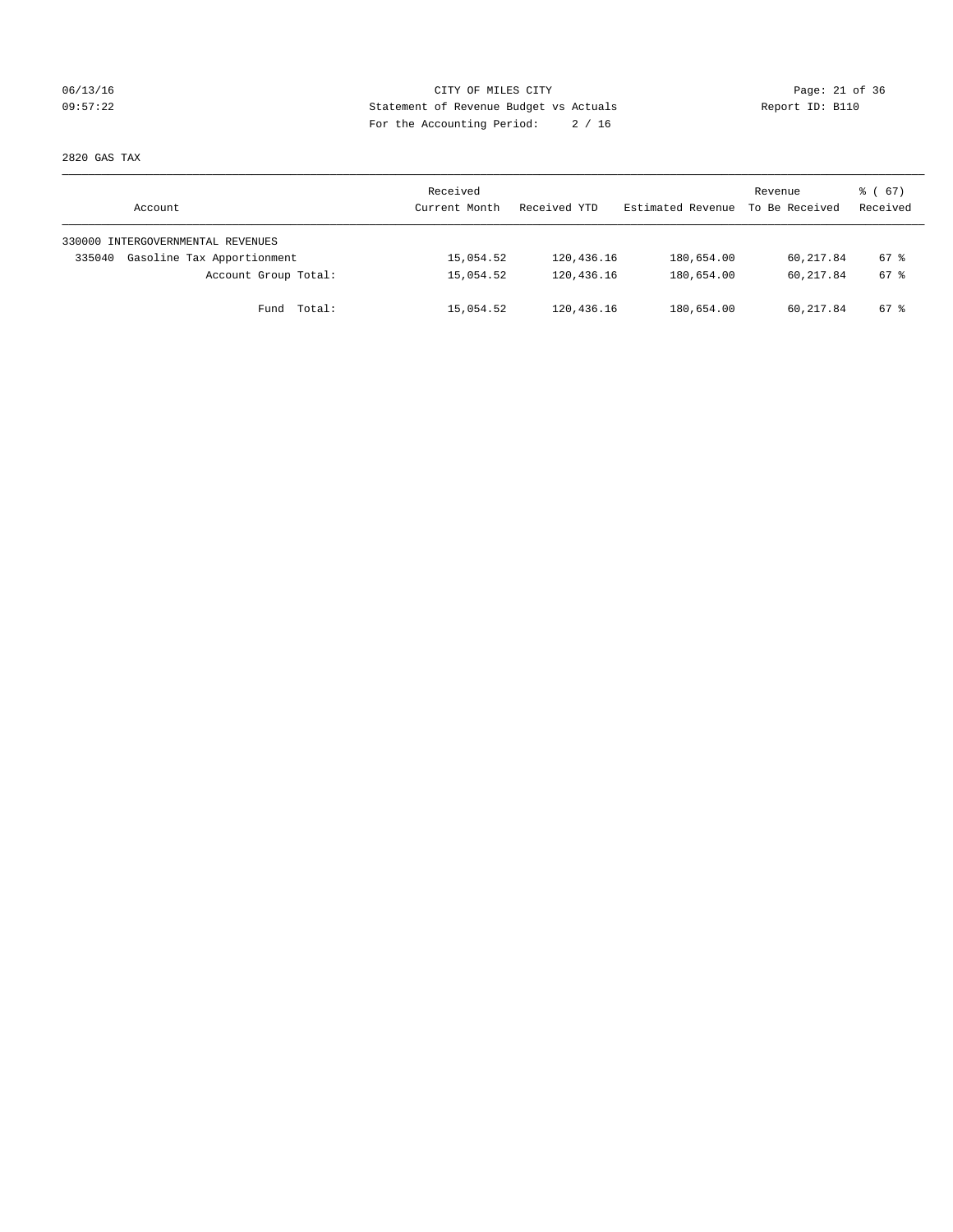## 06/13/16 Page: 22 of 36 09:57:22 Statement of Revenue Budget vs Actuals Report ID: B110 For the Accounting Period: 2 / 16

2850 911 EMERGENCY

| Account                           | Received<br>Current Month | Received YTD | Estimated Revenue | Revenue<br>To Be Received | % (67)<br>Received |
|-----------------------------------|---------------------------|--------------|-------------------|---------------------------|--------------------|
| 330000 INTERGOVERNMENTAL REVENUES |                           |              |                   |                           |                    |
| Basic 911 Funds<br>335080         | 16,439.61                 | 48,026.87    | 63,000.00         | 14,973.13                 | 76 %               |
| 335081<br>Enhanced 911 Funds      | 16,439.61                 | 48,026.87    | 63,000.00         | 14,973.13                 | 76 %               |
| 335082<br>911 - WIRELESS FUNDS    | 19,908.00                 | 80,011.57    | 75,000.00         | $-5,011.57$               | $107$ %            |
| Account Group Total:              | 52,787.22                 | 176,065.31   | 201,000.00        | 24,934.69                 | 88 %               |
| INVESTMENT EARNINGS<br>370000     |                           |              |                   |                           |                    |
| 371010<br>Investment Earnings     | 0.00                      | 0.00         | 200.00            | 200.00                    | 0 <sup>8</sup>     |
| Account Group Total:              | 0.00                      | 0.00         | 200.00            | 200.00                    | 0 <sup>8</sup>     |
| Total:<br>Fund                    | 52,787.22                 | 176,065.31   | 201,200.00        | 25, 134, 69               | 88 %               |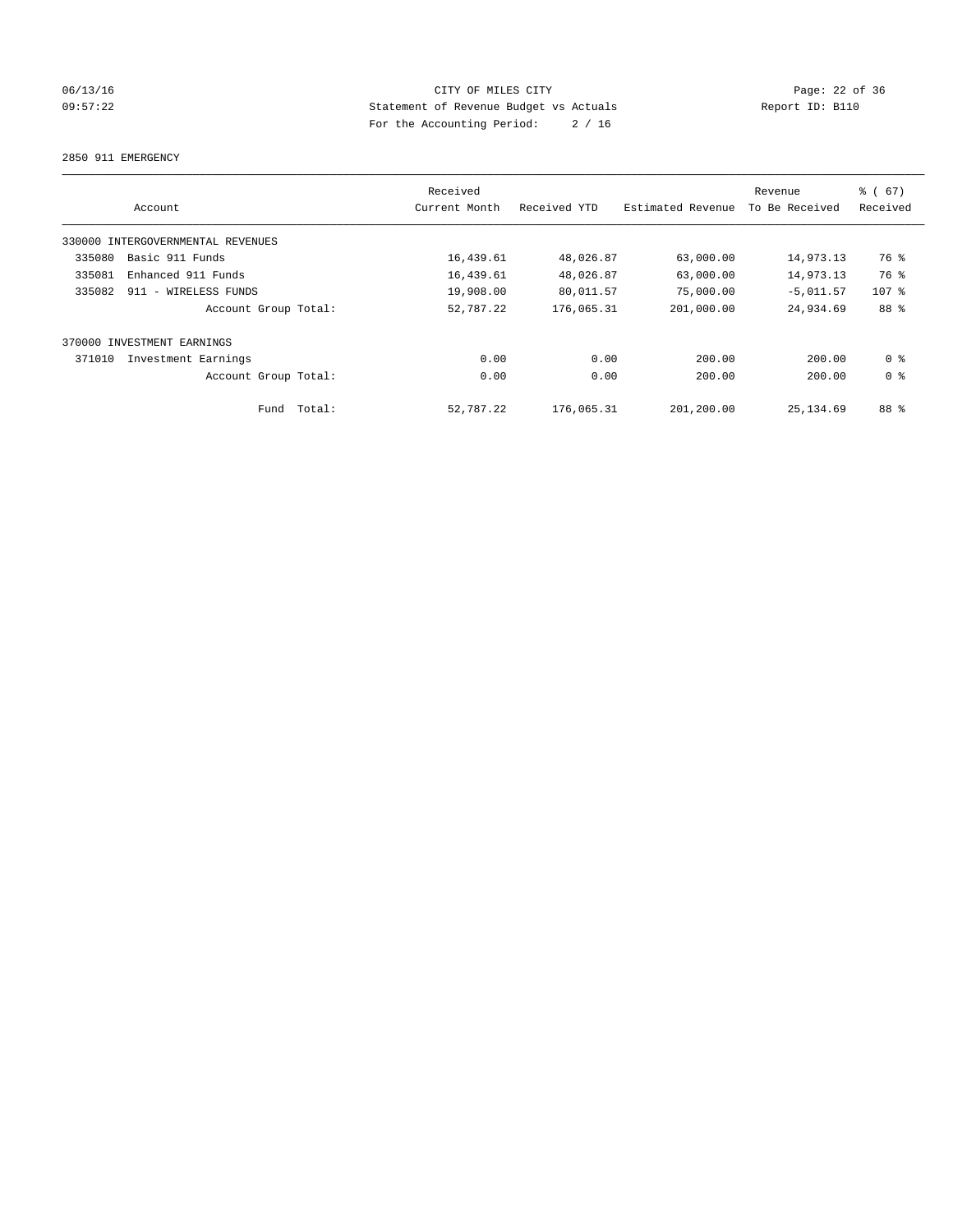## 06/13/16 Page: 23 of 36 09:57:22 Statement of Revenue Budget vs Actuals Report ID: B110 For the Accounting Period: 2 / 16

2880 LIBRARY GRANTS

|        | Account                           | Received<br>Current Month | Received YTD | Estimated Revenue | Revenue<br>To Be Received | $\frac{6}{6}$ (67)<br>Received |
|--------|-----------------------------------|---------------------------|--------------|-------------------|---------------------------|--------------------------------|
|        | 330000 INTERGOVERNMENTAL REVENUES |                           |              |                   |                           |                                |
| 334100 | Library - State Aid               | 0.00                      | 5,398.69     | 5,399.00          | 0.31                      | $100*$                         |
| 334101 | HB#193-Interlibrary Loan Reimb    | 0.00                      | 0.00         | 5,000.00          | 5,000.00                  | 0 <sup>8</sup>                 |
| 334105 | Sagebrush Fed/Coal Sev Tax        | 0.00                      | 4,792.80     | 4,793.00          | 0.20                      | $100*$                         |
|        | Account Group Total:              | 0.00                      | 10,191.49    | 15,192.00         | 5,000.51                  | 67 %                           |
|        | Fund Total:                       | 0.00                      | 10,191.49    | 15,192.00         | 5,000.51                  | $67*$                          |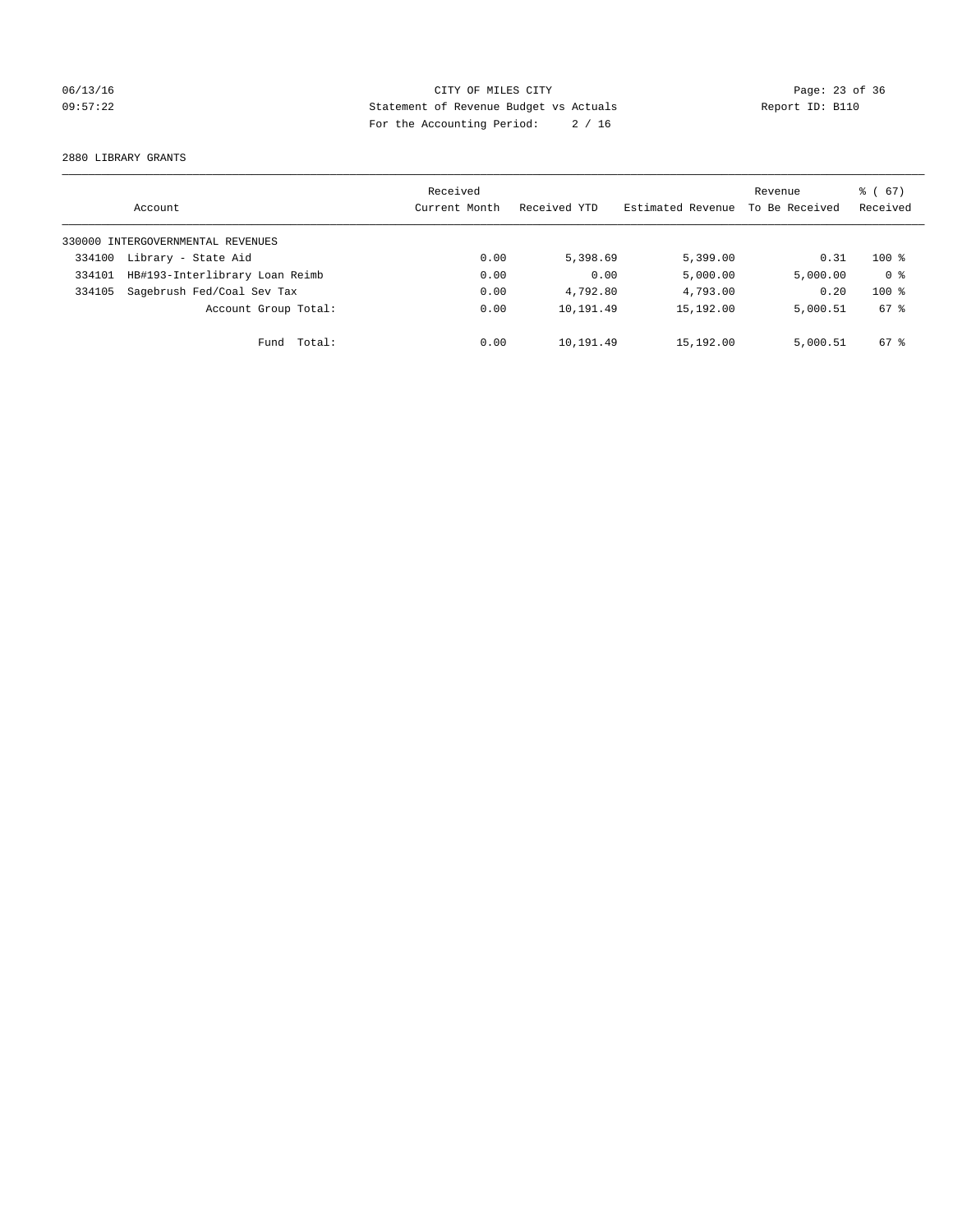## 06/13/16 Page: 24 of 36 09:57:22 Statement of Revenue Budget vs Actuals Report ID: B110 For the Accounting Period: 2 / 16

2935 Historic Preservation

| Account                                | Received<br>Current Month | Received YTD | Estimated Revenue | Revenue<br>To Be Received | % (67)<br>Received |
|----------------------------------------|---------------------------|--------------|-------------------|---------------------------|--------------------|
| 330000 INTERGOVERNMENTAL REVENUES      |                           |              |                   |                           |                    |
| 334000<br>State Grants                 | 0.00                      | 2,750.00     | 5,500.00          | 2,750.00                  | 50%                |
| Account Group Total:                   | 0.00                      | 2,750.00     | 5,500.00          | 2,750.00                  | $50*$              |
| 340000 Charges for Services            |                           |              |                   |                           |                    |
| 346080<br>Preservation Service Fees    | 0.00                      | 0.00         | 1,200.00          | 1,200.00                  | 0 <sup>8</sup>     |
| Account Group Total:                   | 0.00                      | 0.00         | 1,200.00          | 1,200.00                  | 0 <sup>8</sup>     |
| 360000 MISCELLANEOUS REVENUE           |                           |              |                   |                           |                    |
| Contributions and Donations<br>365000  | 0.00                      | 1,000.00     | 1,000.00          | 0.00                      | $100*$             |
| Account Group Total:                   | 0.00                      | 1,000.00     | 1,000.00          | 0.00                      | $100*$             |
| 380000 OTHER FINANCING SOURCES         |                           |              |                   |                           |                    |
| Interfund Operating Transfer<br>383000 | 0.00                      | 3,457.00     | 52,863.00         | 49,406.00                 | 7 %                |
| Account Group Total:                   | 0.00                      | 3,457.00     | 52,863.00         | 49,406.00                 | 7 %                |
| Fund Total:                            | 0.00                      | 7,207.00     | 60,563.00         | 53,356.00                 | $12*$              |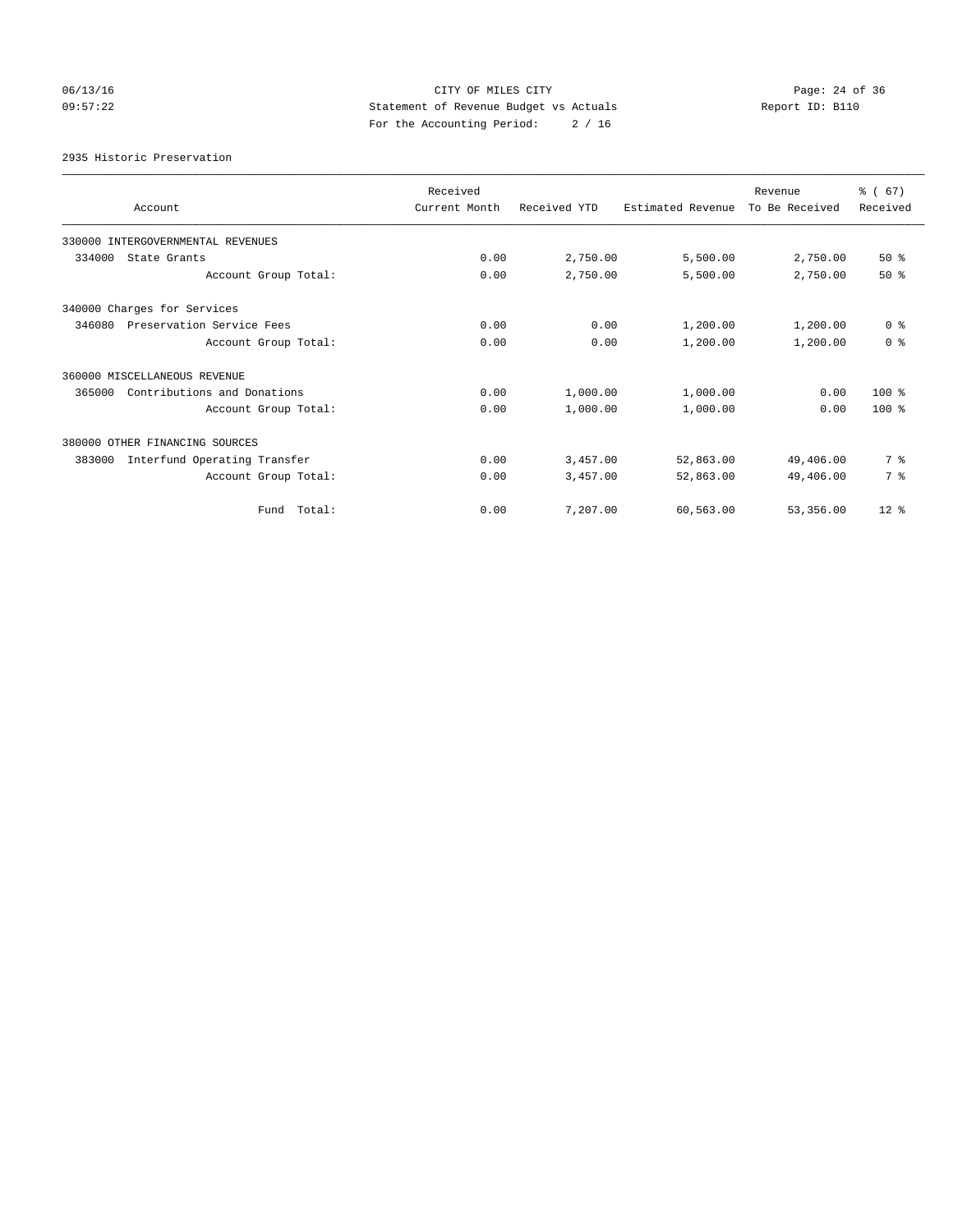#### 06/13/16 Page: 25 of 36 09:57:22 Statement of Revenue Budget vs Actuals Report ID: B110 For the Accounting Period: 2 / 16

2985 RETIRED SENIOR VOLUNTEER PROG (RSVP)

|                                   | Received      |              |                   | Revenue        | % (67)          |
|-----------------------------------|---------------|--------------|-------------------|----------------|-----------------|
| Account                           | Current Month | Received YTD | Estimated Revenue | To Be Received | Received        |
| 330000 INTERGOVERNMENTAL REVENUES |               |              |                   |                |                 |
| 331165<br>RSVP FEDERAL GRANTS     | 0.00          | 12,679.18    | 17,432.00         | 4,752.82       | 73 %            |
| RSVP-Fallon/Custer<br>331166      | 6,432.97      | 34, 339. 35  | 55,325.00         | 20,985.65      | 62 %            |
| Account Group Total:              | 6,432.97      | 47,018.53    | 72,757.00         | 25,738.47      | 65 %            |
| 360000 MISCELLANEOUS REVENUE      |               |              |                   |                |                 |
| 362020<br>MISC REVENUE            | 925.00        | 8,394.68     | 15,300.00         | 6,905.32       | 55 <sup>8</sup> |
| Account Group Total:              | 925.00        | 8,394.68     | 15,300.00         | 6.905.32       | 55%             |
| Fund Total:                       | 7,357.97      | 55, 413.21   | 88,057.00         | 32,643.79      | 63 %            |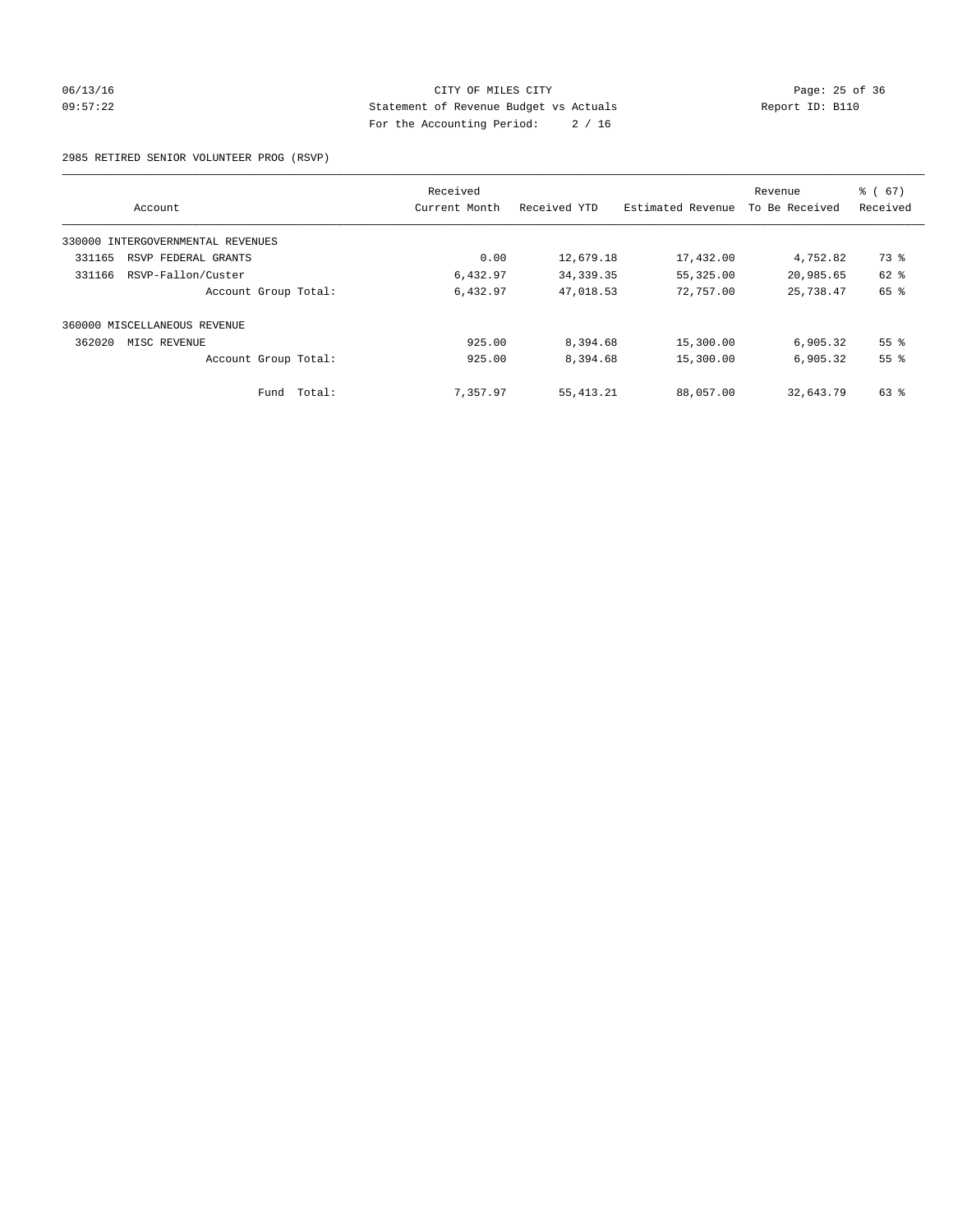## 06/13/16 Page: 26 of 36 09:57:22 Statement of Revenue Budget vs Actuals Report ID: B110 For the Accounting Period: 2 / 16

#### 3400 SID REVOLVING FUND

| Account                                | Received<br>Current Month | Received YTD | Estimated Revenue | Revenue<br>To Be Received | 8 ( 67)<br>Received |
|----------------------------------------|---------------------------|--------------|-------------------|---------------------------|---------------------|
| 380000 OTHER FINANCING SOURCES         |                           |              |                   |                           |                     |
| Interfund Operating Transfer<br>383000 | 0.00                      | 0.00         | 2,843.00          | 2,843.00                  | 0 %                 |
| Account Group Total:                   | 0.00                      | 0.00         | 2,843.00          | 2,843.00                  | 0 <sup>8</sup>      |
| Fund Total:                            | 0.00                      | 0.00         | 2,843.00          | 2,843.00                  | 0 %                 |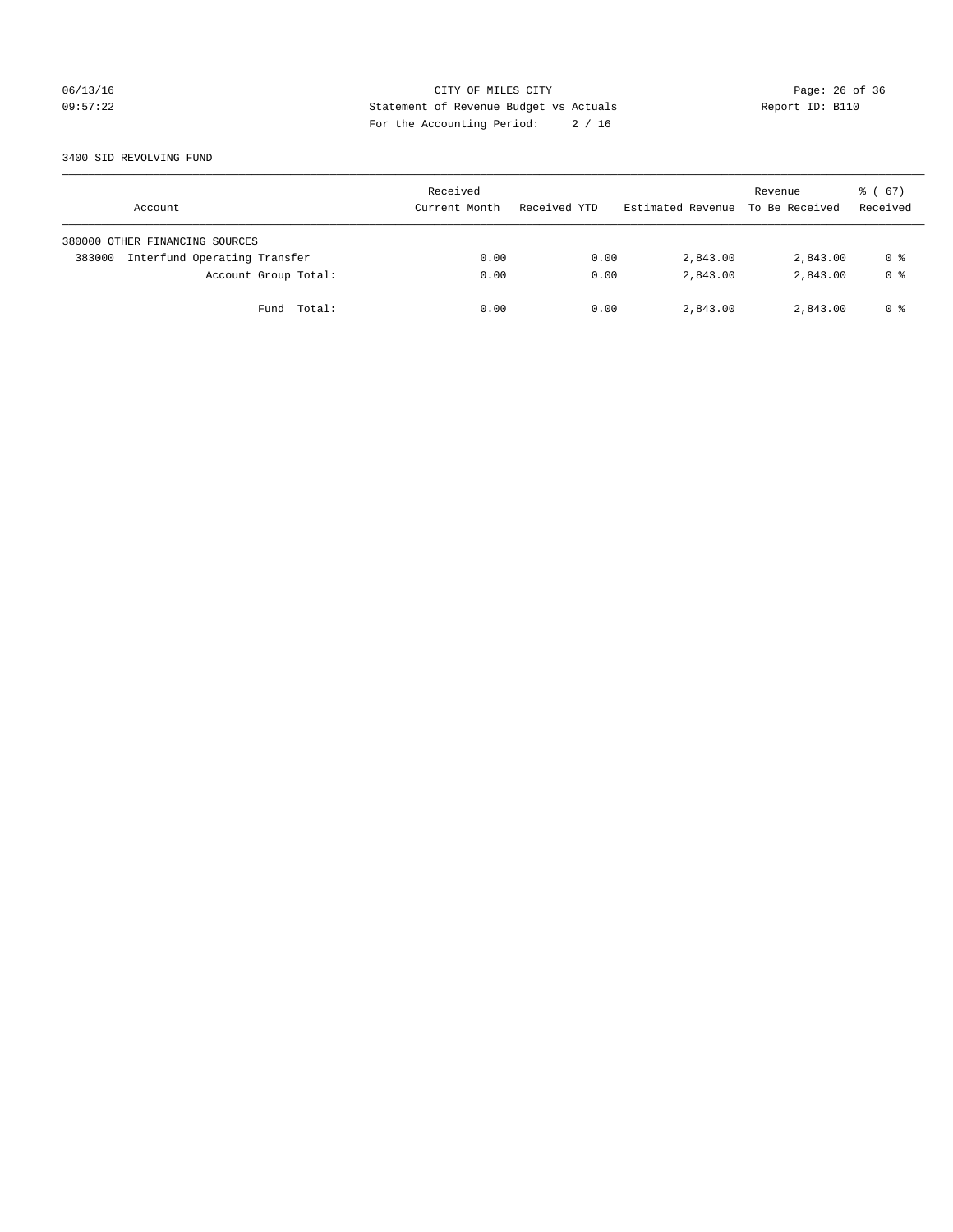## 06/13/16 Page: 27 of 36 09:57:22 Statement of Revenue Budget vs Actuals Report ID: B110 For the Accounting Period: 2 / 16

3670 SID 211

| Account                                           | Received<br>Current Month | Received YTD | Estimated Revenue | Revenue<br>To Be Received | $\frac{1}{6}$ (67)<br>Received |
|---------------------------------------------------|---------------------------|--------------|-------------------|---------------------------|--------------------------------|
| 360000 MISCELLANEOUS REVENUE                      |                           |              |                   |                           |                                |
| Bond Principal and Interest Assessments<br>363020 | 0.00                      | 2,641.97     | 5,650.00          | 3,008.03                  | $47*$                          |
| Account Group Total:                              | 0.00                      | 2,641.97     | 5,650.00          | 3,008.03                  | 47.8                           |
| Fund Total:                                       | 0.00                      | 2,641.97     | 5,650.00          | 3,008.03                  | 47 %                           |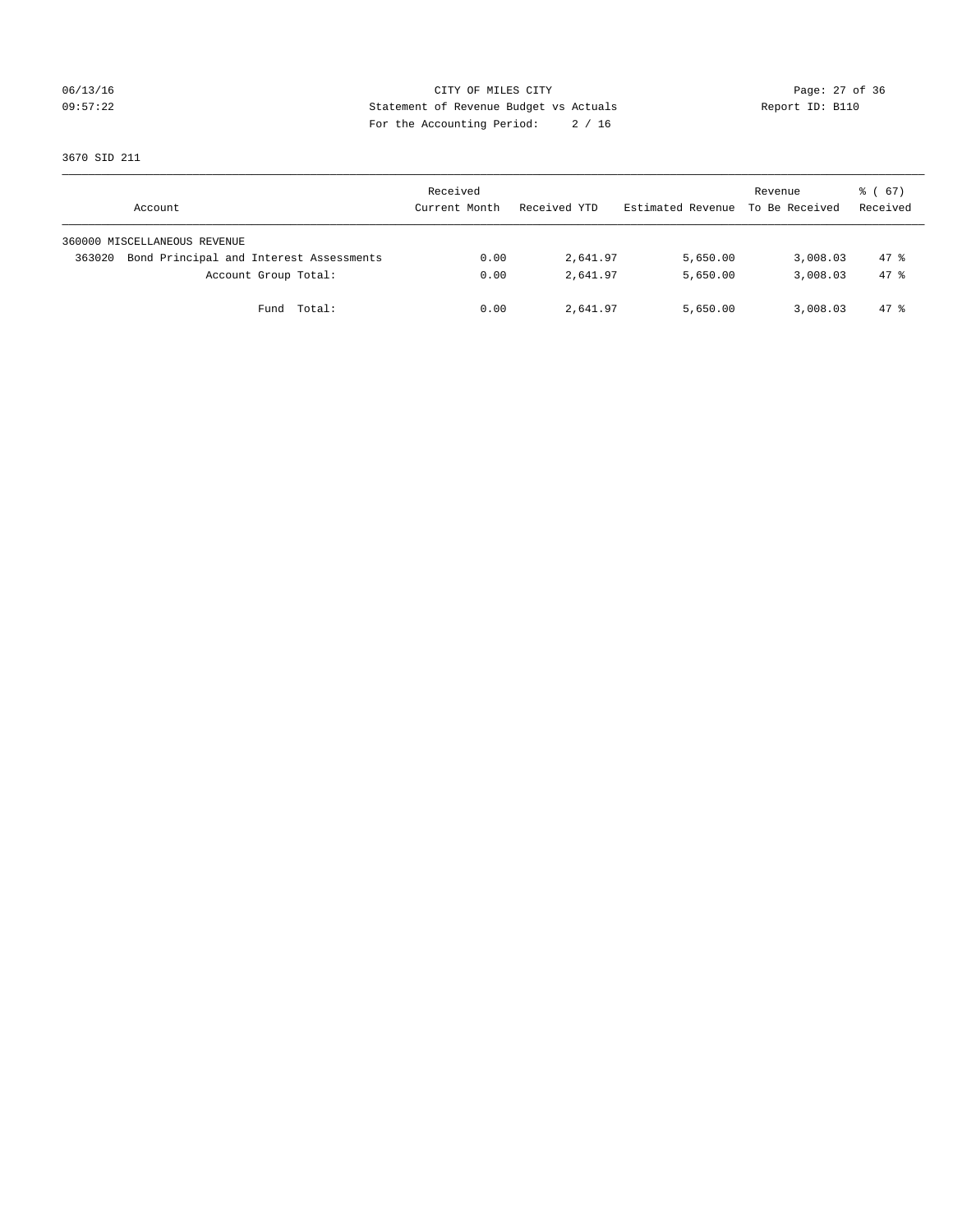## 06/13/16 Page: 28 of 36 09:57:22 Statement of Revenue Budget vs Actuals Report ID: B110 For the Accounting Period: 2 / 16

# 4020 SID#211- Capital Improv. Arrowhead Lane (Dist #204)

| Account                       | Received<br>Current Month | Received YTD | Estimated Revenue | Revenue<br>To Be Received | $\frac{1}{6}$ (67)<br>Received |
|-------------------------------|---------------------------|--------------|-------------------|---------------------------|--------------------------------|
| 360000 MISCELLANEOUS REVENUE  |                           |              |                   |                           |                                |
| Special Assessments<br>363000 | 0.00                      | 0.00         | 4,657.00          | 4,657.00                  | 0 %                            |
| Account Group Total:          | 0.00                      | 0.00         | 4,657.00          | 4,657.00                  | 0 %                            |
| Fund Total:                   | 0.00                      | 0.00         | 4,657.00          | 4,657.00                  | 0 %                            |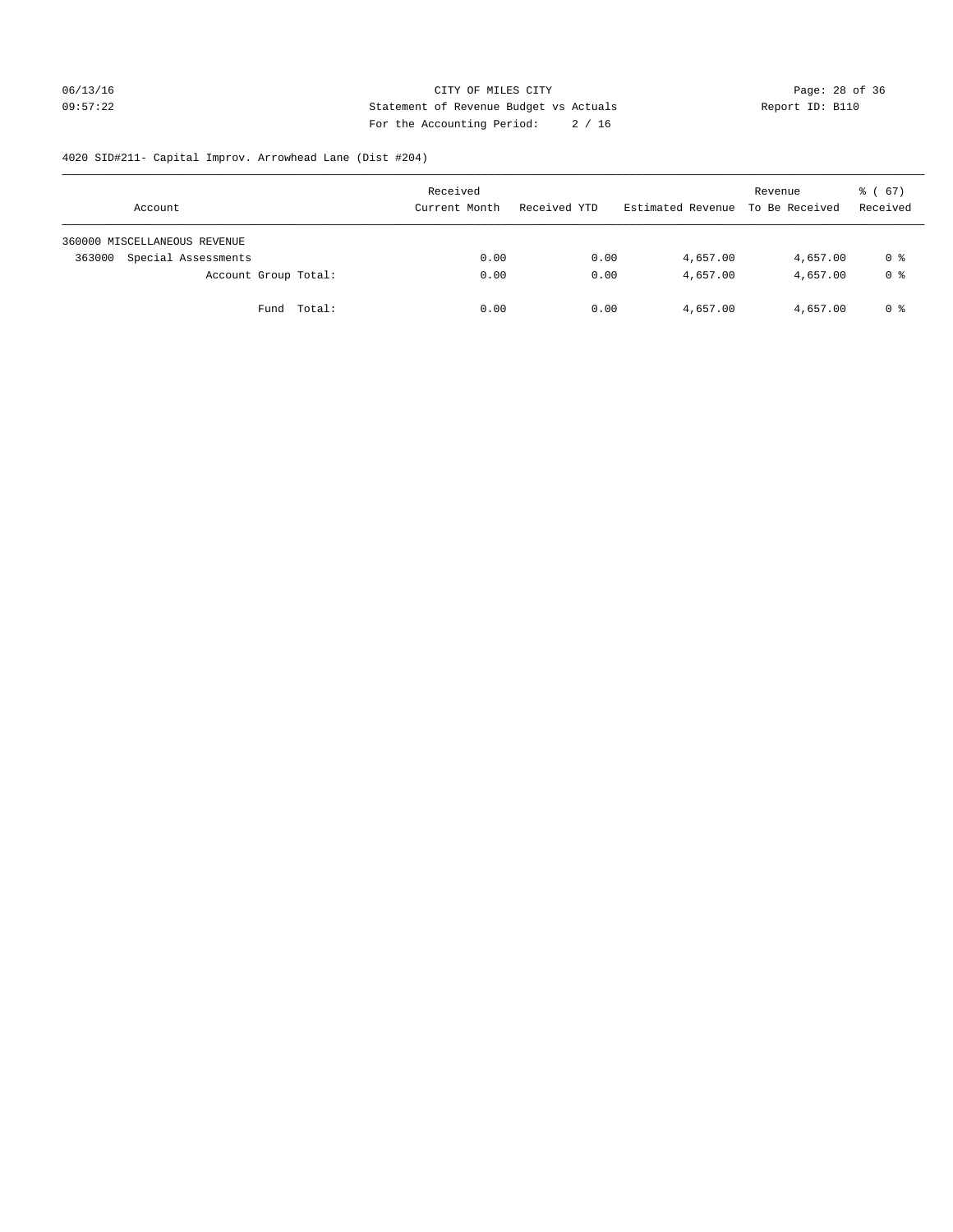## 06/13/16 Page: 29 of 36 09:57:22 Statement of Revenue Budget vs Actuals Report ID: B110 For the Accounting Period: 2 / 16

4050 Ambulance Capital Improvement Fund

| Account                                | Received<br>Current Month | Received YTD | Estimated Revenue | Revenue<br>To Be Received | $\frac{1}{6}$ (67)<br>Received |
|----------------------------------------|---------------------------|--------------|-------------------|---------------------------|--------------------------------|
| 380000 OTHER FINANCING SOURCES         |                           |              |                   |                           |                                |
| Interfund Operating Transfer<br>383000 | 0.00                      | 13,779.06    | 13,779.06         | 0.00                      | $100*$                         |
| Account Group Total:                   | 0.00                      | 13,779.06    | 13,779.06         | 0.00                      | $100*$                         |
| Fund Total:                            | 0.00                      | 13,779.06    | 13,779.06         | 0.00                      | $100*$                         |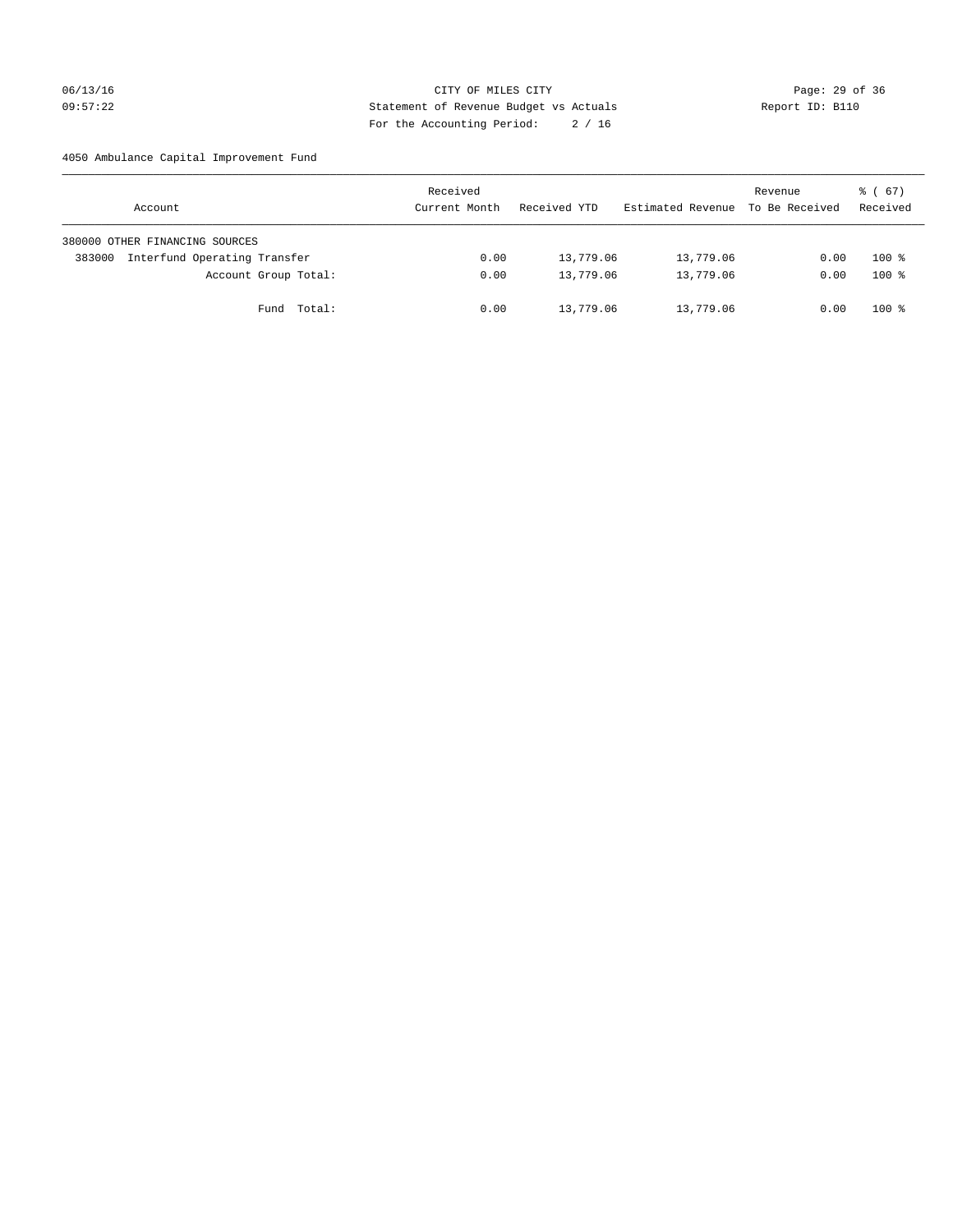## 06/13/16 Page: 30 of 36 09:57:22 Statement of Revenue Budget vs Actuals Report ID: B110 For the Accounting Period: 2 / 16

4056 Airport- Capital Improvement Plan

| Account                     | Received<br>Current Month | Received YTD | Estimated Revenue | Revenue<br>To Be Received | $\frac{1}{6}$ (67)<br>Received |
|-----------------------------|---------------------------|--------------|-------------------|---------------------------|--------------------------------|
| 340000 Charges for Services |                           |              |                   |                           |                                |
| Building Rentals<br>343065  | 970.54                    | 72,179.10    | 0.00              | $-72.179.10$              | $***$ %                        |
| Account Group Total:        | 970.54                    | 72,179.10    | 0.00              | $-72, 179, 10$            | $***$ %                        |
| Fund Total:                 | 970.54                    | 72,179.10    | 0.00              | $-72.179.10$              | ** *                           |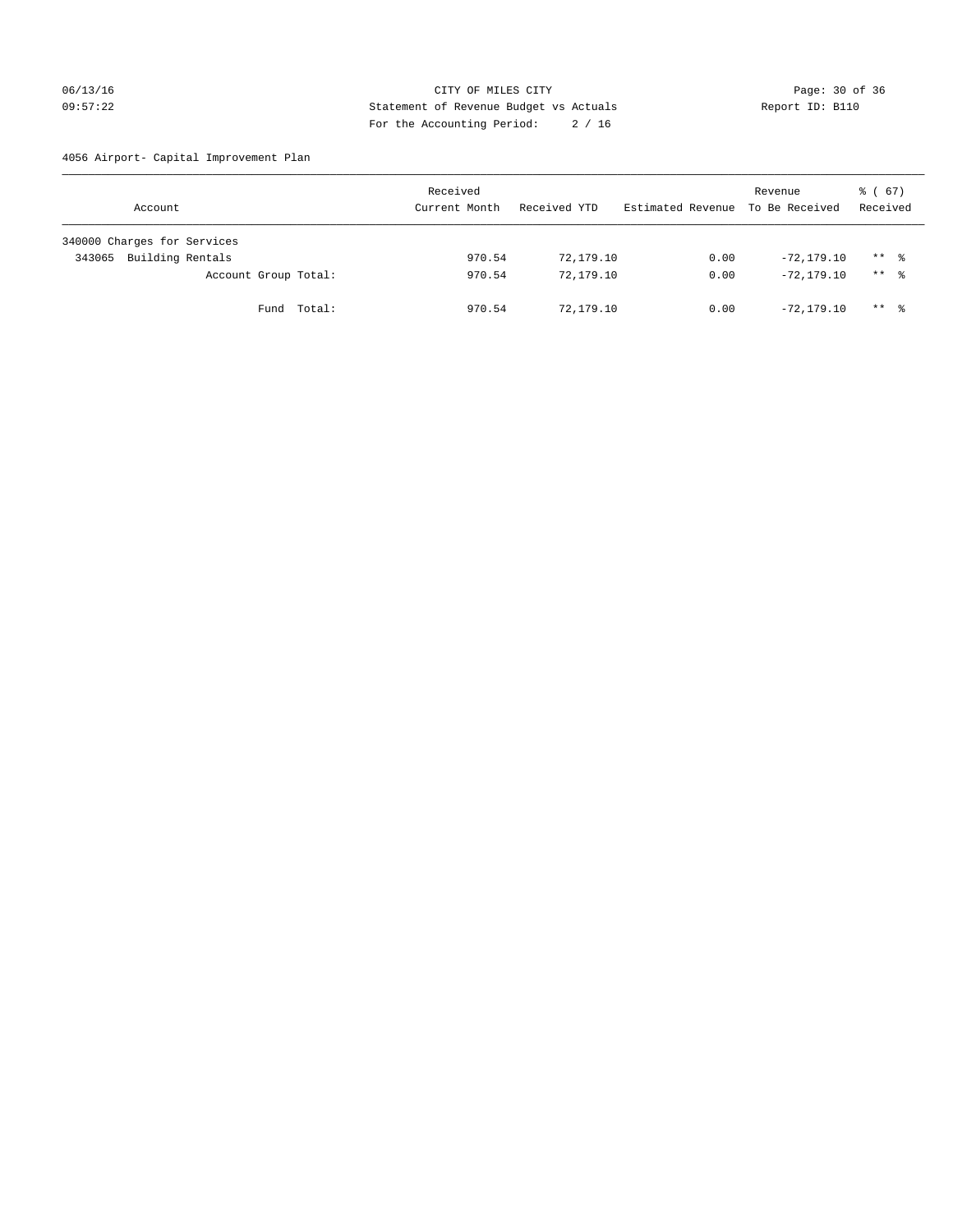06/13/16 Page: 31 of 36 09:57:22 Statement of Revenue Budget vs Actuals Report ID: B110 For the Accounting Period: 2 / 16

4060 CAPITAL IMPROV-PUBLIC WORKS

|        |                                    | Received      |              |                   | Revenue        | % (67)          |
|--------|------------------------------------|---------------|--------------|-------------------|----------------|-----------------|
|        | Account                            | Current Month | Received YTD | Estimated Revenue | To Be Received | Received        |
|        | 320000 LICENSES AND PERMITS        |               |              |                   |                |                 |
| 323040 | Other Miscellaneous Permits        | 100.00        | 2,650.00     | 3,000.00          | 350.00         | 88 %            |
|        | Account Group Total:               | 100.00        | 2,650.00     | 3,000.00          | 350.00         | 88 %            |
|        | 340000 Charges for Services        |               |              |                   |                |                 |
| 343014 | Street Cleaning                    | 0.00          | 0.00         | 8,490.00          | 8,490.00       | 0 <sup>8</sup>  |
| 343016 | Prkg Vio/Off Str-Impnd Fees        | 253.00        | 2,849.00     | 500.00            | $-2, 349.00$   | 570%            |
| 343018 | Sale of Street & Roadway Materials | 0.00          | 0.00         | 1,000.00          | 1,000.00       | 0 <sup>8</sup>  |
|        | Account Group Total:               | 253.00        | 2,849.00     | 9,990.00          | 7,141.00       | 29 <sup>8</sup> |
|        | 360000 MISCELLANEOUS REVENUE       |               |              |                   |                |                 |
| 367000 | Sale of Junk or Salvage            | 0.00          | 7,170.00     | 0.00              | $-7.170.00$    | $***$ $=$       |
|        | Account Group Total:               | 0.00          | 7,170.00     | 0.00              | $-7.170.00$    | $***$ $\approx$ |
|        | 380000 OTHER FINANCING SOURCES     |               |              |                   |                |                 |
| 383000 | Interfund Operating Transfer       | 244,000.00    | 244,000.00   | 244,000.00        | 0.00           | $100*$          |
|        | Account Group Total:               | 244,000.00    | 244,000.00   | 244,000.00        | 0.00           | $100*$          |
|        | Fund Total:                        | 244, 353.00   | 256,669.00   | 256,990.00        | 321.00         | $100*$          |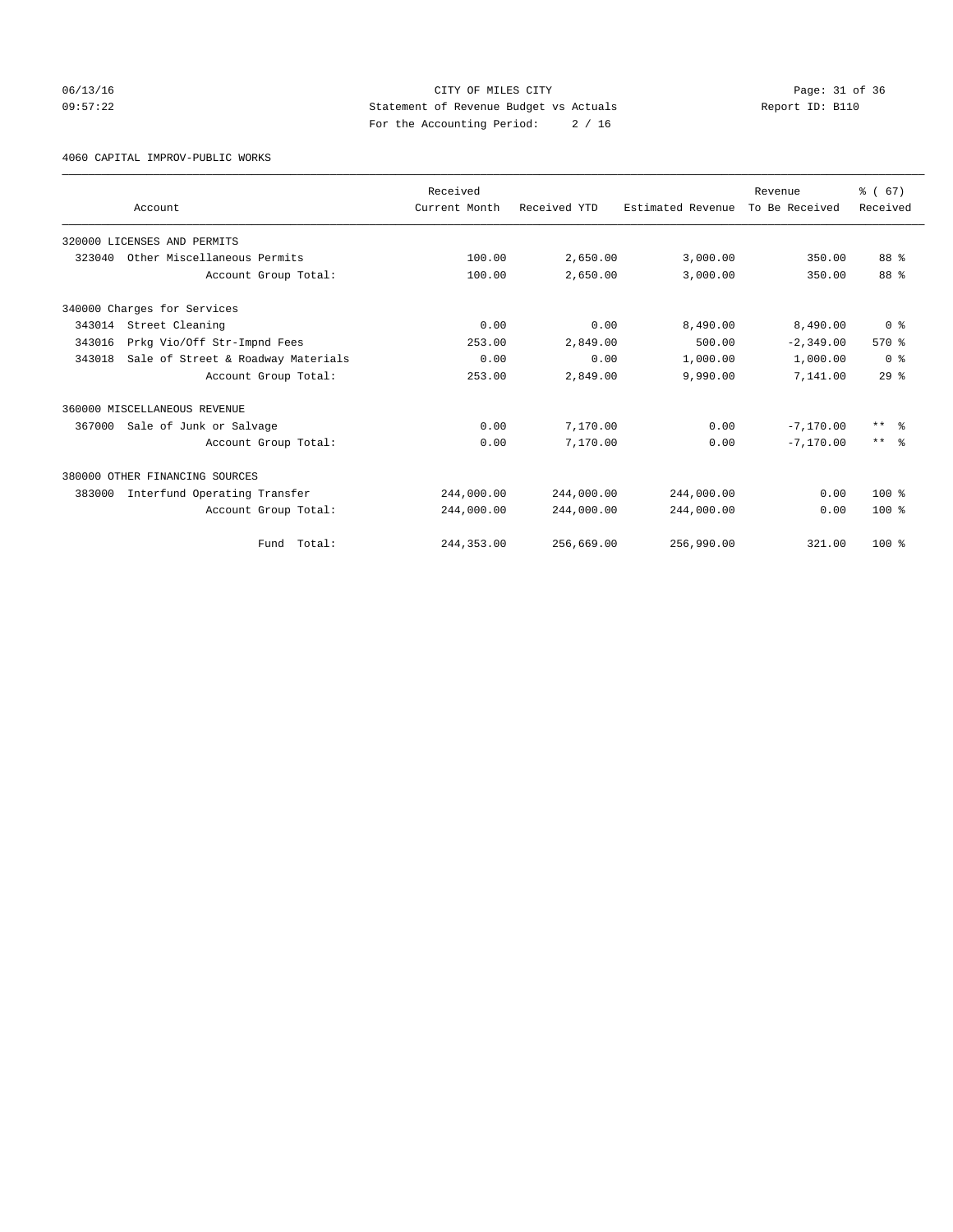## 06/13/16 Page: 32 of 36 09:57:22 Statement of Revenue Budget vs Actuals Report ID: B110 For the Accounting Period: 2 / 16

## 5210 WATER UTILITY

|        |                                      | Received      |                 |                   | Revenue           | % (67)         |
|--------|--------------------------------------|---------------|-----------------|-------------------|-------------------|----------------|
|        | Account                              | Current Month | Received YTD    | Estimated Revenue | To Be Received    | Received       |
|        | 340000 Charges for Services          |               |                 |                   |                   |                |
| 343021 | Metered Water Sales                  | 128,712.88    | 1,425,257.22    | 1,950.00          | $-1,423,307.22$   | $***$ $%$      |
| 343022 | Unmetered Water Sales/Chrgoffs       | 159.65        | 828.21          | 1,800.00          | 971.79            | 46%            |
| 343023 | Bulk Water Sales                     | 33.42         | 8,120.82        | 5,000.00          | $-3.120.82$       | $162$ %        |
| 343025 | Hookup Fee                           | 0.00          | 3,000.00        | 10,000.00         | 7,000.00          | $30*$          |
| 343026 | Water Install/Tap Chrgs/Labor        | 735.00        | 2,995.00        | 5.000.00          | 2,005.00          | 60 %           |
| 343027 | Chq for Wtr Dept. Serv               | 505.00        | 5,804.51        | 0.00              | $-5,804.51$       | $***$ $ -$     |
| 343029 | Curb Stop Replacement Fee            | 3,581.00      | 29,122.00       | 42,500.00         | 13,378.00         | 69 %           |
| 343039 | Custer Co w/s District (Water Study) | 0.00          | 0.00            | 7,500.00          | 7,500.00          | 0 <sup>8</sup> |
|        | Account Group Total:                 | 133,726.95    | 1, 475, 127. 76 | 73,750.00         | $-1,401,377.76$   | $***$ $%$      |
|        | 360000 MISCELLANEOUS REVENUE         |               |                 |                   |                   |                |
| 362020 | MISC REVENUE                         | 0.00          | 617.64          | 5,000.00          | 4,382.36          | $12*$          |
| 362040 | \$2.00 State Assessment Fee          | $-2.00$       | 228.00          | 0.00              | $-228.00$         | $***$ $%$      |
|        | Account Group Total:                 | $-2.00$       | 845.64          | 5,000.00          | 4, 154.36         | $17*$          |
|        | 370000 INVESTMENT EARNINGS           |               |                 |                   |                   |                |
| 371010 | Investment Earnings                  | 0.00          | 0.00            | 5,000.00          | 5.000.00          | 0 <sup>8</sup> |
|        | Account Group Total:                 | 0.00          | 0.00            | 5,000.00          | 5,000.00          | 0 <sup>8</sup> |
|        | Fund Total:                          | 133,724.95    | 1,475,973.40    | 83,750.00         | $-1, 392, 223.40$ | $***$ $%$      |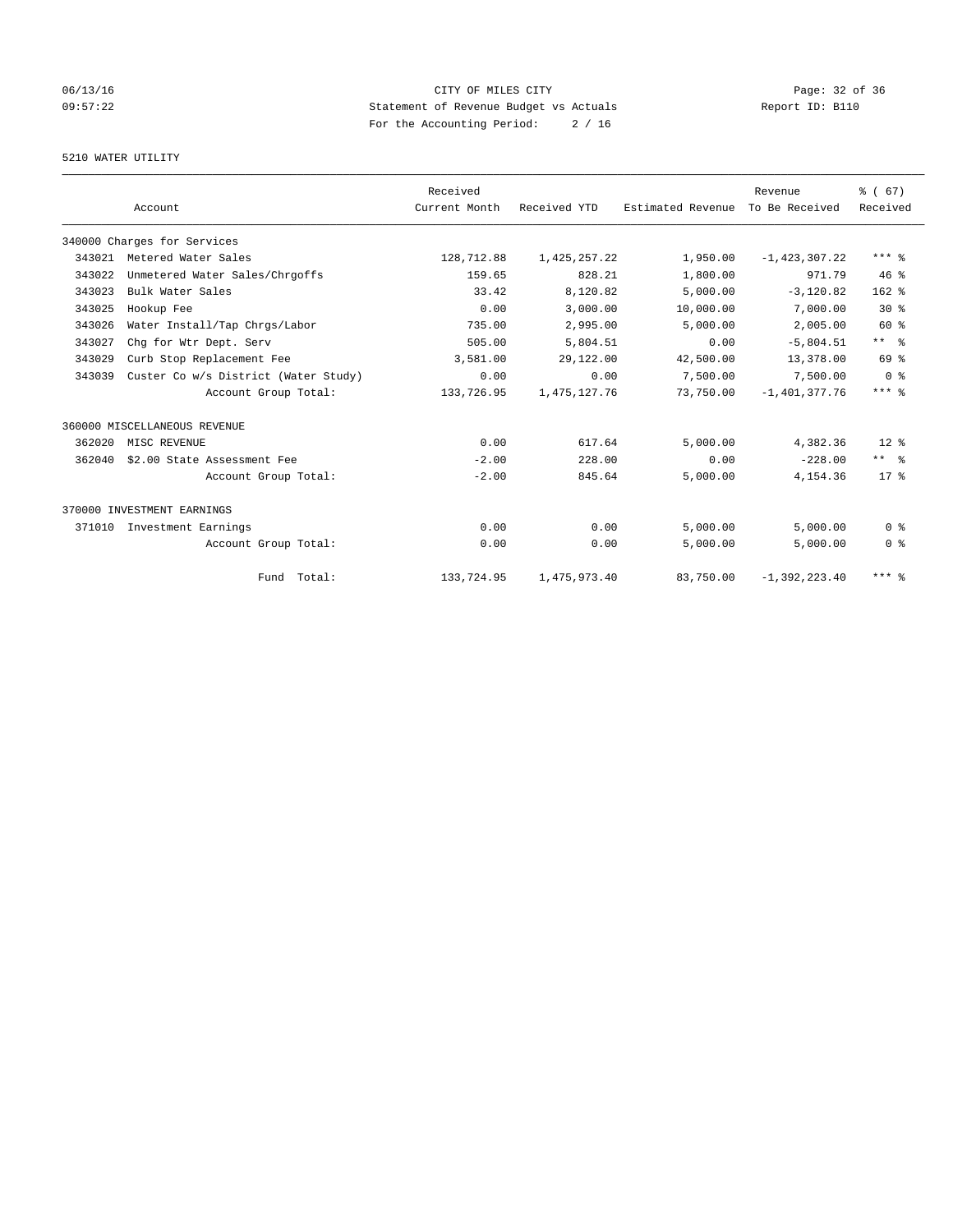06/13/16 Page: 33 of 36 09:57:22 Statement of Revenue Budget vs Actuals Report ID: B110 For the Accounting Period: 2 / 16

#### 5310 SEWER UTILITY

|        |                                         | Received      |              |                   | Revenue        | % (67)          |
|--------|-----------------------------------------|---------------|--------------|-------------------|----------------|-----------------|
|        | Account                                 | Current Month | Received YTD | Estimated Revenue | To Be Received | Received        |
|        | 330000 INTERGOVERNMENTAL REVENUES       |               |              |                   |                |                 |
| 334120 | TSEP Grant                              | 0.00          | 0.00         | 500,000.00        | 500,000.00     | 0 <sup>8</sup>  |
| 334121 | DNRC GRANTS                             | 0.00          | 0.00         | 100,000.00        | 100,000.00     | 0 <sup>8</sup>  |
| 334122 | Renewable Resource Grant                | 0.00          | 0.00         | 100,000.00        | 100,000.00     | 0 <sup>8</sup>  |
|        | Account Group Total:                    | 0.00          | 0.00         | 700,000.00        | 700,000.00     | 0 <sup>8</sup>  |
|        | 340000 Charges for Services             |               |              |                   |                |                 |
| 343031 | Sewer Service Charges                   | 90,513.88     | 731,560.15   | 1,305,744.00      | 574,183.85     | 56%             |
| 343032 | Sewer Installation Charges/Chrgoffs     | 159.66        | 828.21       | 1,300.00          | 471.79         | $64$ $%$        |
| 343033 | Hookup Fee                              | 0.00          | 840.00       | 6,000.00          | 5,160.00       | $14*$           |
| 343034 | Treatment Facilities Fees               | 70.00         | 1,930.00     | 1,500.00          | $-430.00$      | $129$ $%$       |
| 343036 | Miscellaneous Sewer Revenue (Labor)     | 788.50        | 918.50       | 4,000.00          | 3,081.50       | $23$ $%$        |
| 343037 | Baker Road Etc.                         | 646.38        | 5,317.20     | 9,500.00          | 4,182.80       | 56%             |
| 343039 | Custer Co w/s District (Water Study)    | 0.00          | 0.00         | 15,000.00         | 15,000.00      | 0 <sup>8</sup>  |
|        | Account Group Total:                    | 92,178.42     | 741,394.06   | 1,343,044.00      | 601,649.94     | 55 <sup>8</sup> |
|        | 360000 MISCELLANEOUS REVENUE            |               |              |                   |                |                 |
| 361010 | Land Rental                             | 0.00          | 0.00         | 2,576.00          | 2,576.00       | 0 <sup>8</sup>  |
| 362020 | MISC REVENUE                            | 0.00          | 2,430.00     | 3,000.00          | 570.00         | 81 <sup>8</sup> |
|        | Account Group Total:                    | 0.00          | 2,430.00     | 5,576.00          | 3,146.00       | $44*$           |
|        | 370000 INVESTMENT EARNINGS              |               |              |                   |                |                 |
| 371010 | Investment Earnings                     | 0.00          | 0.00         | 1,000.00          | 1,000.00       | 0 <sup>8</sup>  |
|        | Account Group Total:                    | 0.00          | 0.00         | 1,000.00          | 1,000.00       | 0 <sup>8</sup>  |
|        | 380000 OTHER FINANCING SOURCES          |               |              |                   |                |                 |
|        | 381070 Proceeds/Loans/Intercap 016-2015 | 0.00          | 0.00         | 6,000,000.00      | 6,000,000.00   | 0 <sup>8</sup>  |
|        | Account Group Total:                    | 0.00          | 0.00         | 6,000,000.00      | 6,000,000.00   | 0 <sup>8</sup>  |
|        | Fund Total:                             | 92,178.42     | 743,824.06   | 8,049,620.00      | 7,305,795.94   | 9 <sup>8</sup>  |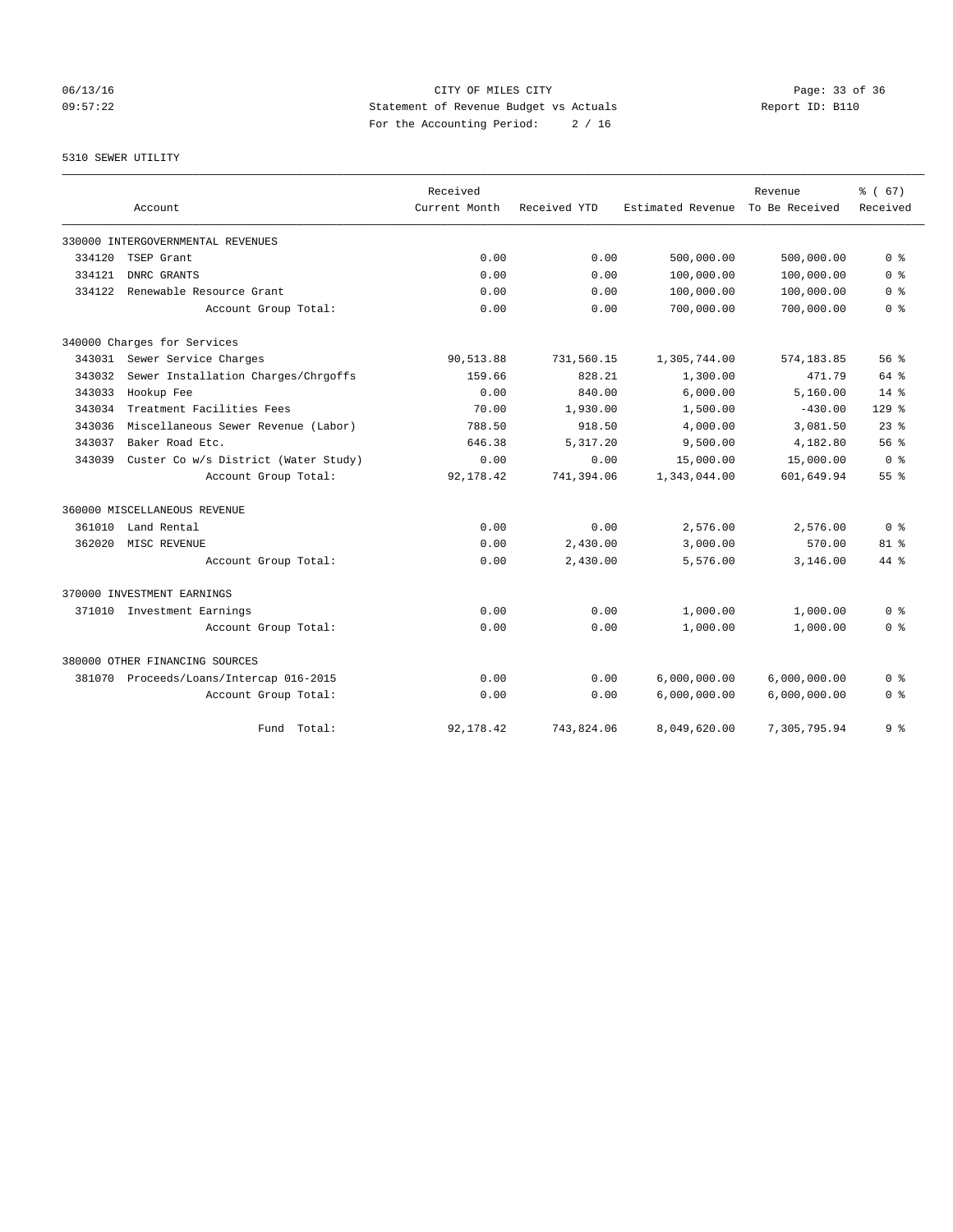## 06/13/16 Page: 34 of 36 09:57:22 Statement of Revenue Budget vs Actuals Report ID: B110 For the Accounting Period: 2 / 16

5510 AMBULANCE FUND

|              |                                        | Received      |              |                   | Revenue        | % (67)          |
|--------------|----------------------------------------|---------------|--------------|-------------------|----------------|-----------------|
|              | Account                                | Current Month | Received YTD | Estimated Revenue | To Be Received | Received        |
| 310000 TAXES |                                        |               |              |                   |                |                 |
| 311010       | Real Property Taxes                    | 45.29         | 4,831.23     | 8,366.00          | 3,534.77       | 58 %            |
| 311020       | Personal Property Taxes                | 1.80          | 19.90        | 273.00            | 253.10         | 7 %             |
| 312000       | Penalty & Interest on Delinquent Taxes | 2.83          | 11.48        | 30.00             | 18.52          | 38 <sup>8</sup> |
|              | Account Group Total:                   | 49.92         | 4,862.61     | 8,669.00          | 3,806.39       | 56 <sup>8</sup> |
|              | 330000 INTERGOVERNMENTAL REVENUES      |               |              |                   |                |                 |
| 331040       | Medicaid Supplemental Program-State    | 0.00          | 0.00         | 6,398.00          | 6,398.00       | 0 <sup>8</sup>  |
|              | Account Group Total:                   | 0.00          | 0.00         | 6.398.00          | 6,398.00       | 0 <sup>8</sup>  |
|              | 340000 Charges for Services            |               |              |                   |                |                 |
| 341075       | Serv/Cnty-Interlocal Agmt              | 0.00          | 2,600.00     | 31,000.00         | 28,400.00      | 8 %             |
| 342026       | Ambulance Charges                      | 51, 418.87    | 511, 715.31  | 830,204.00        | 318,488.69     | 62 %            |
| 342027       | Ambulance Standby                      | 0.00          | 1,350.00     | 5,000.00          | 3,650.00       | $27$ $%$        |
|              | Account Group Total:                   | 51, 418.87    | 515,665.31   | 866,204.00        | 350,538.69     | 60 %            |
|              | 360000 MISCELLANEOUS REVENUE           |               |              |                   |                |                 |
| 362020       | MISC REVENUE                           | 0.00          | 4.34         | 0.00              | $-4.34$        | ** %            |
| 366010       | Misc- From Charge off Accts            | 28.84         | 923.20       | 2,500.00          | 1,576.80       | 37 <sup>8</sup> |
|              | Account Group Total:                   | 28.84         | 927.54       | 2,500.00          | 1,572.46       | 37 <sup>8</sup> |
|              | Fund Total:                            | 51,497.63     | 521, 455.46  | 883,771.00        | 362, 315.54    | 59 <sup>8</sup> |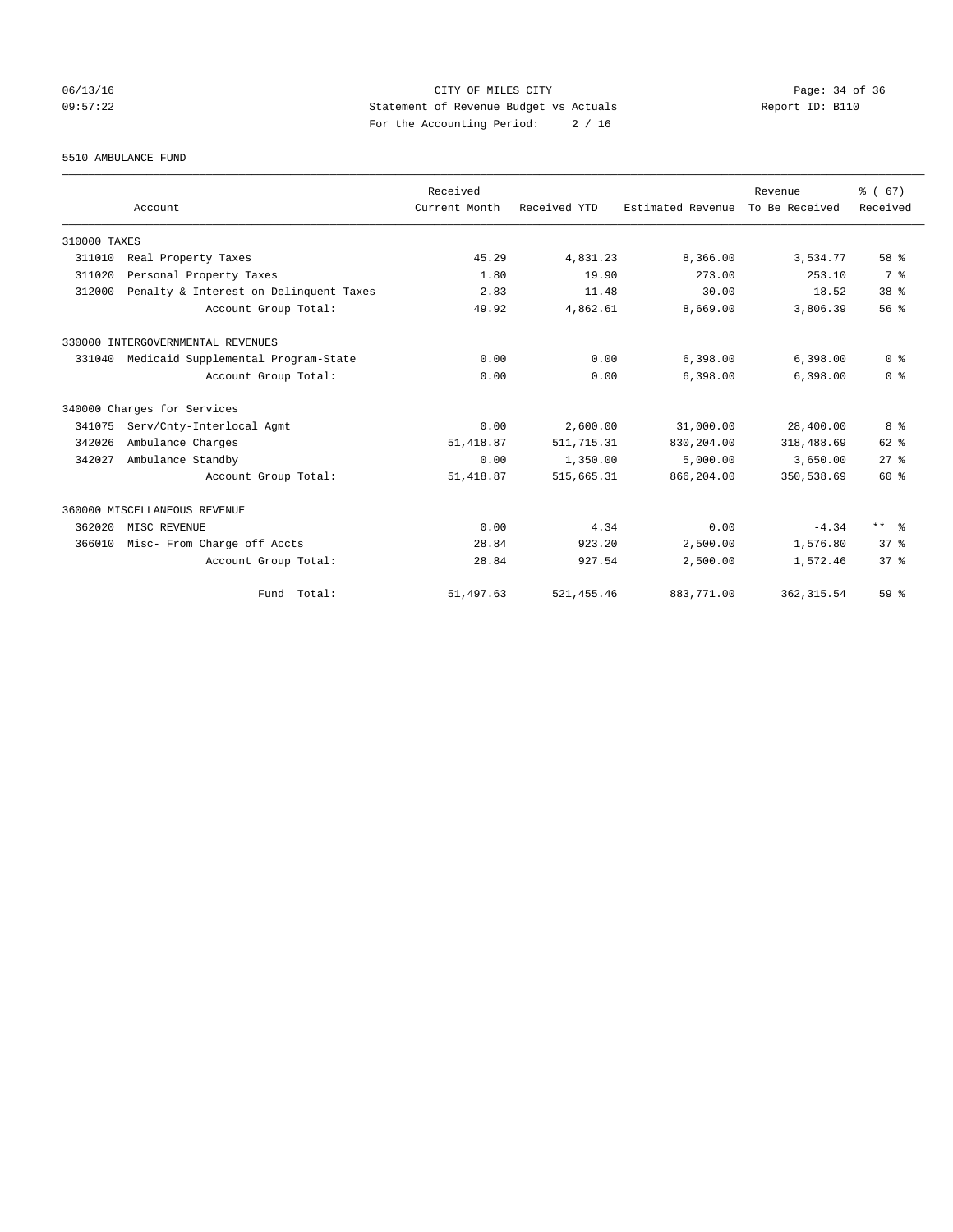## 06/13/16 Page: 35 of 36 09:57:22 Statement of Revenue Budget vs Actuals Report ID: B110 For the Accounting Period: 2 / 16

5610 AIRPORT OPERATING

|              |                                        | Received      |               |                                  | Revenue        | % (67)           |
|--------------|----------------------------------------|---------------|---------------|----------------------------------|----------------|------------------|
|              | Account                                | Current Month | Received YTD  | Estimated Revenue To Be Received |                | Received         |
| 310000 TAXES |                                        |               |               |                                  |                |                  |
| 311010       | Real Property Taxes                    | 67.93         | 7,246.37      | 12,550.00                        | 5,303.63       | 58 %             |
| 311020       | Personal Property Taxes                | 2.70          | 29.84         | 399.00                           | 369.16         | 7 %              |
| 312000       | Penalty & Interest on Delinquent Taxes | 4.24          | 17.26         | 40.00                            | 22.74          | $43*$            |
|              | Account Group Total:                   | 74.87         | 7,293.47      | 12,989.00                        | 5,695.53       | 56%              |
|              | 330000 INTERGOVERNMENTAL REVENUES      |               |               |                                  |                |                  |
| 331129       | Federal Aeronautics Admin Grant        | 0.00          | 3,525,589.76  | 3,172,296.00                     | $-353, 293.76$ | $111$ %          |
| 334032       | Aero Grant 016-2015                    | 0.00          | 81,407.00     | 81,407.00                        | 0.00           | $100*$           |
| 334060       | Coal Impact Grant-016-2015             | 0.00          | 0.00          | 166,118.00                       | 166,118.00     | 0 <sup>8</sup>   |
|              | Account Group Total:                   | 0.00          | 3,606,996.76  | 3,419,821.00                     | $-187, 175.76$ | 105 <sub>8</sub> |
|              | 340000 Charges for Services            |               |               |                                  |                |                  |
| 341075       | Serv/Cnty-Interlocal Agmt              | 0.00          | 0.00          | 26,528.00                        | 26,528.00      | 0 <sup>8</sup>   |
| 343018       | Sale of Street & Roadway Materials     | 0.00          | 0.00          | 40,000.00                        | 40,000.00      | 0 <sup>8</sup>   |
| 343061       | Landing Fees                           | 210.00        | 1,608.11      | 2,500.00                         | 891.89         | 64 %             |
| 343062       | Aviation Fuel                          | 21,024.02     | 319, 131.93   | 390,000.00                       | 70,868.07      | 82%              |
| 343064       | Hangar Rent                            | 4,726.18      | 39,969.29     | 62,733.00                        | 22,763.71      | 64 %             |
| 343065       | Building Rentals                       | 1,099.89      | $-24, 574.42$ | 12,526.00                        | 37,100.42      | $***$ $_{8}$     |
| 343067       | Other - Miscellaneous                  | 0.00          | 2,000.00      | 0.00                             | $-2,000.00$    | $***$ $=$        |
|              | Account Group Total:                   | 27,060.09     | 338, 134.91   | 534,287.00                       | 196,152.09     | 63 %             |
|              | 360000 MISCELLANEOUS REVENUE           |               |               |                                  |                |                  |
| 361010       | Land Rental                            | 2,120.01      | 15,642.02     | 26,784.00                        | 11,141.98      | 58 %             |
| 362020       | MISC REVENUE                           | 0.00          | 151.78        | 600.00                           | 448.22         | $25$ $%$         |
|              | Account Group Total:                   | 2,120.01      | 15,793.80     | 27,384.00                        | 11,590.20      | 58 %             |
|              | 370000 INVESTMENT EARNINGS             |               |               |                                  |                |                  |
|              | 371010 Investment Earnings             | 0.00          | 0.00          | 156.00                           | 156.00         | 0 <sup>8</sup>   |
|              | Account Group Total:                   | 0.00          | 0.00          | 156.00                           | 156.00         | 0 <sup>8</sup>   |
|              | 380000 OTHER FINANCING SOURCES         |               |               |                                  |                |                  |
|              | 381071 MT Aero Loan 016-2015           | 0.00          | 169,530.00    | 43,222.00                        | $-126, 308.00$ | $392$ $%$        |
|              | Account Group Total:                   | 0.00          | 169,530.00    | 43,222.00                        | $-126, 308.00$ | $392$ $%$        |
|              | Fund<br>Total:                         | 29, 254.97    | 4,137,748.94  | 4,037,859.00                     | $-99,889.94$   | $102$ %          |